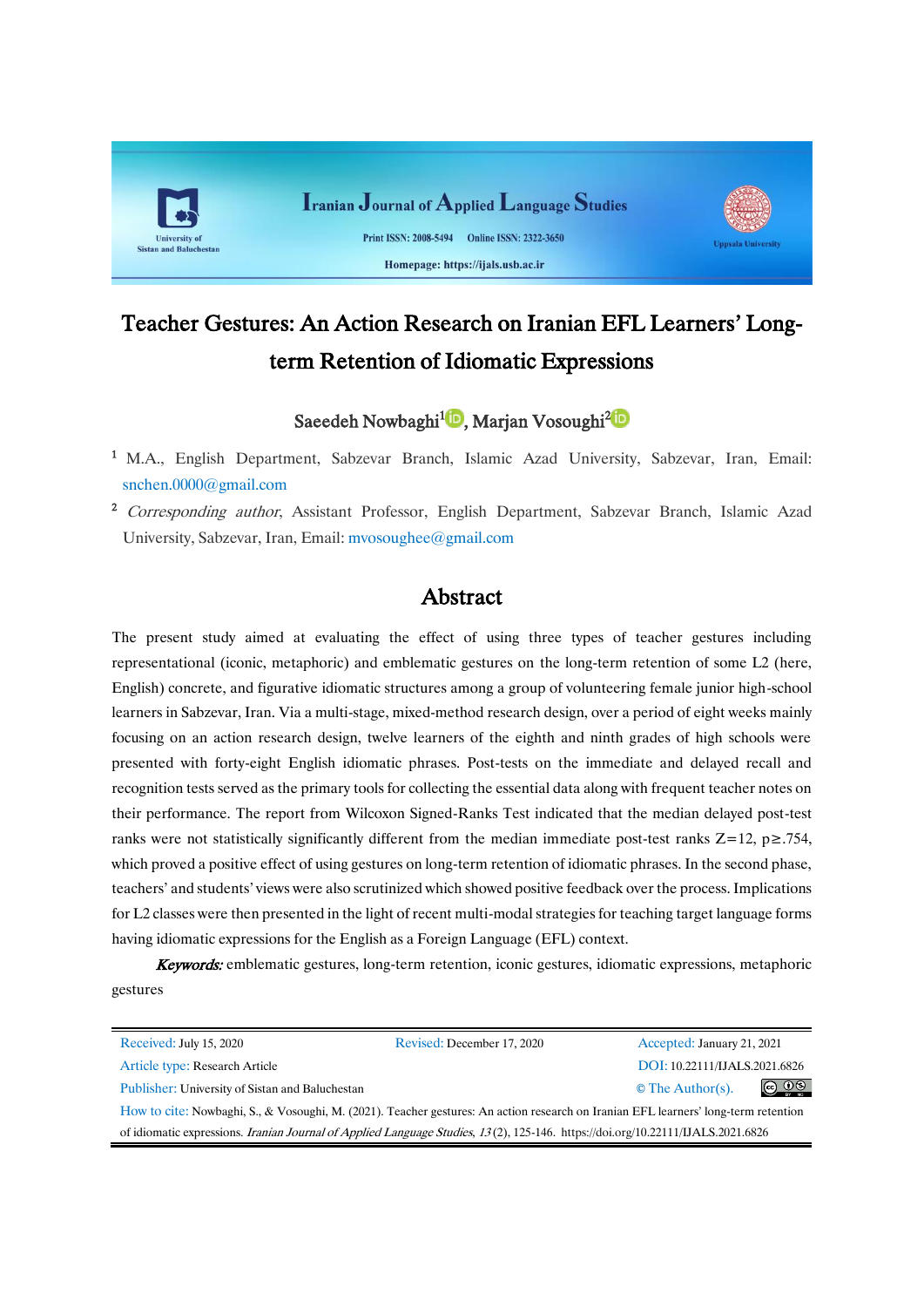# 1. Introduction

In L2 contexts, "gestures", have long been used for describing a variety of body and facial movements for different instructional aims such as vocabulary learning (Demir & Goldin-Meadow, 2010; Johnston & Ferrara, 2012; Macedonia & Knösche, 2011). Within vocabulary instructional domains, teaching idiomatic words and expressions needs consideration of many aspects of word meaning such as literal meaning vs. figurative meaning. Idioms are figurative expressions that can often consist of both a literal and figurative meaning as in collocations (Benson et al., 2010; Gibbs, 1989). Literally, collocation as a more general term refers to "some informal structures which designate terms to address the possibility of occurrence of largely two or more words in lexical or syntactic relations" having non-literal meanings (Demir, 2017, p.76).

Shooshtari and Karami (2013) outlined collocations in three groups: Lexical collocation, Grammatical collocation, and Idiomatic expressions. Grammatical collocations are defined as the knowledge of the rules including vocabulary and word-formation, pronunciation/spelling and sentence structure. Grammatical collocations consist of a dominant word-noun, adjective/participle, verb and a preposition or grammatical construction, but lexical collocations do not have a dominant word; they have structures such as "verb +noun", "adjective+ noun", "noun + verb", "noun + noun", "adverb+ adjective", and "adverb +verb" (Benson, 2010). It is a common belief among scholars that in comparison with native speakers, nonnative speakers exhibit different problems regarding collocations (Saliminejad & Karimkhanlooei, 2018).

In the light of the aforementioned statements, in the context of Iran due to the fact that we are encountered with this problem, one of the ways through which we can meet this issue, might be instructing collocations by means of gesture repertoire.

In this study, we intended to exhibit some kinds of collocations (Idiomatic expressions) through gestures to examine the connection between and among different kinds of gestures including non-arbitrary (iconic, metaphoric) and arbitrary (emblems) gestures to determine which category of gesturing, targeted students reacted positively and quickly and altogether what the learners' attitudes towards gestures used by the teacher were within long and short duration/intervals. Arbitrary or high-idiosyncratic gestures (emblems) are meaningless motions that are made up by the speaker and bear no obvious connection to a particular word (Christianson, 2019). On the contrary, reference objects, actions or relations are brought to mind by recreating an aspect of their referent's shape or movement. Here, physical entities or incidents are categories of iconic gestures. Likewise, abstract beliefs or concepts are groupings of metaphoric gestures (e.g., stirring the hands forward to demonstrate the future (Cartmill et al., 2012).

# 2. Literature Review

A quick review of gesture literature in L2 studies showed that despite relatively vast research in the field of gesture in different cultures, in Iranian culture, gesture has not yet been sufficiently investigated or proven empirically in terms of classroom practise or teaching technique by teachers. According to Sim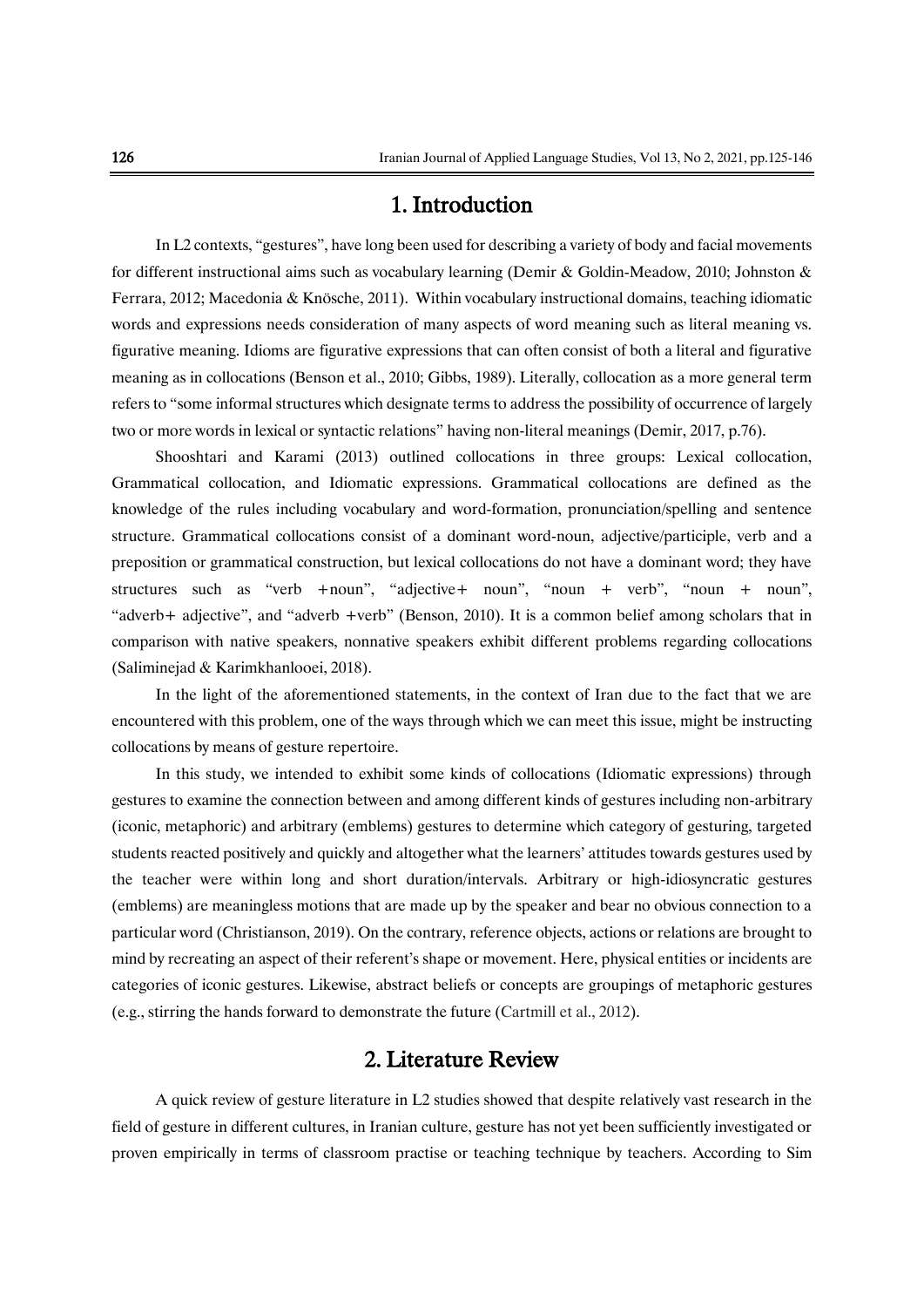(2006), teachers who show enthusiasm in their teaching via a relaxed body posture, abundance of gestures and eye contact and positive facial expressions increased tokens of learners' appreciation for their teachers. According to Scherr (2008), the main role of gesture in grasping of uttering and impression is evident.

Studies on gesture application in educational contexts are broad. Voluminous studies about gesture have been confirmed; for example, the role of gesture in language formation and perception (Alibali et al., 2000; Goldin-Meadow, 1999), gesture's role in schooling and learning (Goldin-Meadow & Wagner, 2005); and gesture when it takes over as the underlying mode of communication in children who do not have a dependable language (Goldin-Meadow, 2003; 2009) and in adults (Goldin-Meadow et al., 2008).

Nevertheless, in language education, in general, and vocabulary instruction, in particular, learning needs consideration of many aspects. Literal meaning and figurative meaning are just examples of the uses of such instructions through gesticulation, which can be enhanced. In this regard, a number of researchers have examined the issues related to idioms with respect to the knowledge of idiomatic meaning declared whether the figurative meaning of an idiom can be inferred from the constituent words literal meaning for instance, such as "keep in touch" versus "keep the bucket" (Citron et al., 2016). Although previous studies have demonstrated that gestures have a facilitator role, still, there are some ambiguities in this regard, such as if teachers utilize a certain gesture as a habitual technique, to what extent the learners might pay well attention to the teacher's gestures just like the first time that they had been encountered with that gesture. Likewise, will learners observe the teacher as an actor? If the teacher frequently applies his/her arbitrary gestures in the class, will the teacher's authority be questionable? It seems that some teachers are not capable of doing the natural gestures in class; they have formal poses, as well as having no control over their classes. Regarding gesture, as a potential procedure of language learning for adults and particularly, the gestural input acquired from parents and teachers simultaneously by children have vigorous roles in language acquisition (Goldin-Meadow et al., 2012).

In accordance with previously documented studies, ways of grasping verbal ideas within classroom settings by teachers were stated (Alibali et al., 2014; Malmir & Taji, 2021; Richard et al., 2007). First, a teacher with pointing to an aspect, then points to the corresponding image, and finally clarifies the referents of the accompanying speech, gradually they may contribute to students' comprehension of expressed verbal links.

According to Kendon and Gullberg's (2006) studies, learning from a narrow phenomenon defines gestures as indicative movements related to continuous talk along with the revealing effort or intention (Kendon 2004a; McNeill; 1992, 2005). Other functional actions such as (lifting a real cup to your mouth to drink), indicative movements or "self- regulators" (Ekman & Friesen, 1969), such as scratching or picking at specks of dust, as well as other types of non – verbal behavior like disposition (Bull, 1987), proxemics (Hall, 1968), reddening, pupil dilation, are eliminated from narrow definition. Although these types of movements are not communicatively unrelated, they are irrelevant to the speakers' part of the transferable message. Definition of gesture involves a wide range of behavior like the thumbs- up-sign; movements portraying aspects of objects and occurrence (tea cupping your hands when talking about a cup or raising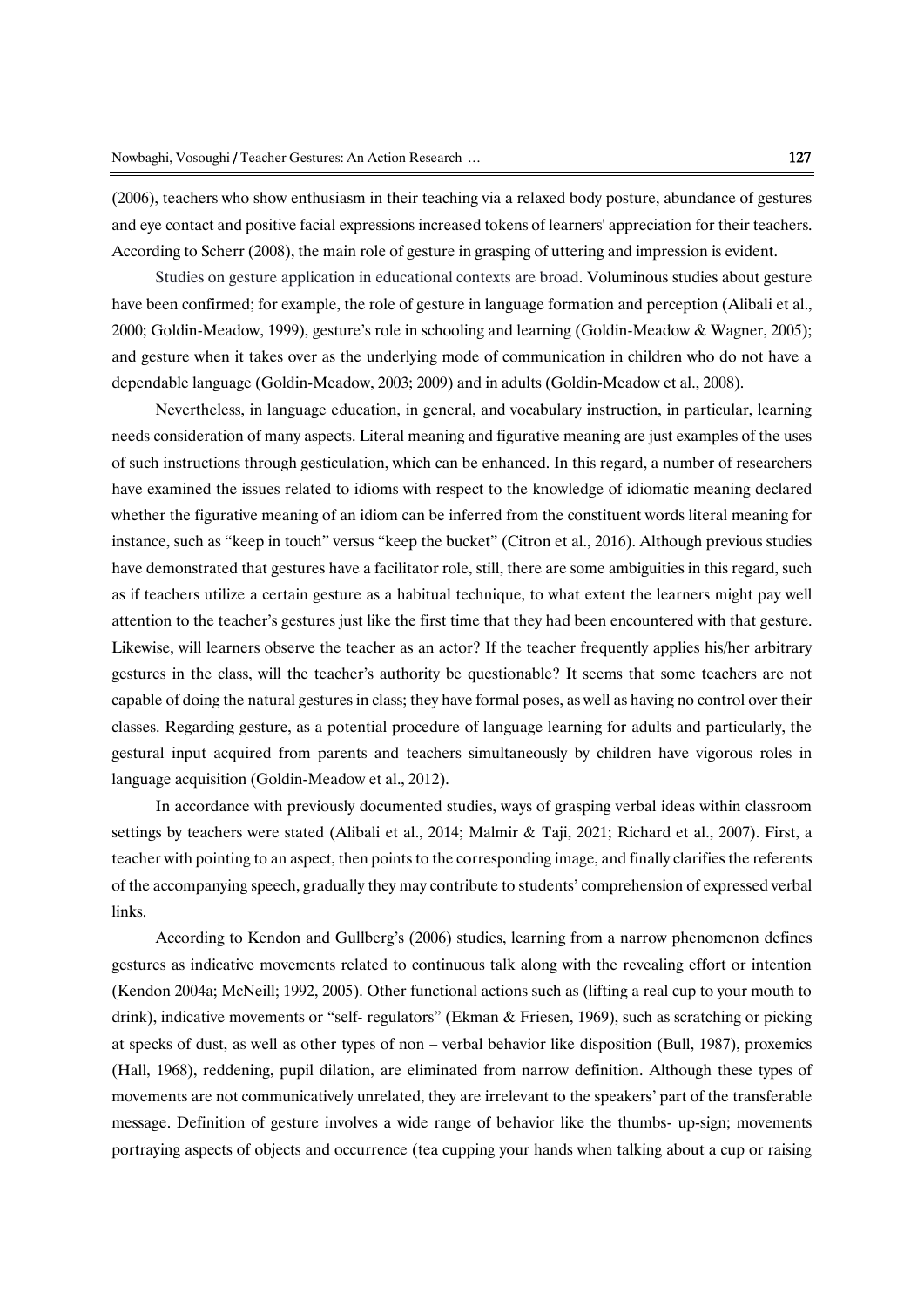the visualized cup to your mouth by its ear to drink); and simple rhythmic movements that examine speech (Gullberg & Adam Kendon, 2006).

Individual differences such as variables of personality (Hostetter & Potthoff, 2012; O'Carroll et al., 2015) and cognitive aptitudes (Chu et al., 2014; Smithson & Nicoladis, 2013) and cross-cultural dissimilarities (Nicoladis et al., 2019) have a significant impression on gesture frequency. Gestures on the basis of form and function are grouped into one of the following four sorts (McNeill, 1992). All of them convey some features of meaning including deictic gestures, conventional gestures, representational gestures (iconic & metaphoric), and beat gestures.

Although many studies have been conducted in the Iranian EFL context on teaching and learning L2 vocabulary in general and different types of idioms in particular (e.g., Khabiri & Masoumpanah, 2012; Malmir & Parhizkari, 2021), the use of gestures that are very important-linguistic features of the language, for teaching and learning idioms is very rare. Because of the importance of idiomatic knowledge for acquiring an international language like English on one hand and the importance of gestures in language teaching classes on the other hand (e.g., Hostetter & Potthoff, 2012; Kendon & Gullber, 2006), investigating the impact of various kinds of gestures on the acquisition and retention of L2 idiomatic expressions can be very beneficial for the EFL community. The purpose of the current research is to examine whether teachers' use of arbitrary (Emblems) vs. non-arbitrary gestures (Iconic & Metaphoric) has any effect on the learners' long term retention of a set of idiomatic expressions in English as a Foreign Language (EFL) learners. Accordingly, the following research questions were proposed:

- 1. Can gesture instructions including a) arbitrary gestures (emblematic), and b) representational gestures (iconic & metaphoric), improve long-term retention and recall of idiomatic expressions among EFL high school learners?
- 2. What are students' reactions towards using gestures in teaching idiomatic expressions?
- 3. What is EFL teachers' feedback towards using gestures in teaching idiomatic expressions in other contexts?

# 3. Method

In this study, the researchers made an attempt to examine whether the gesture-based instruction of new action phrases and figurative phrases/items with arbitrary and non-arbitrary meanings could be effective, in other words, to clarify if gestures (iconic, metaphoric  $\&$  emblems) might convey the meaning more efficiently and in effect result in more beneficial long term retention.

#### 3.1. Participants

A sample of 12 female learners, whose ages ranged from 14 to16 participated in the study. For this scrutiny, the researchers exerted a convenience sampling that consisted of two classes. Younger learners were chosen since they had the precedence of being great mimics, were often less self-conscious, and were prepared to enjoy the activities that the teacher had outlined for them. All participants had similarities in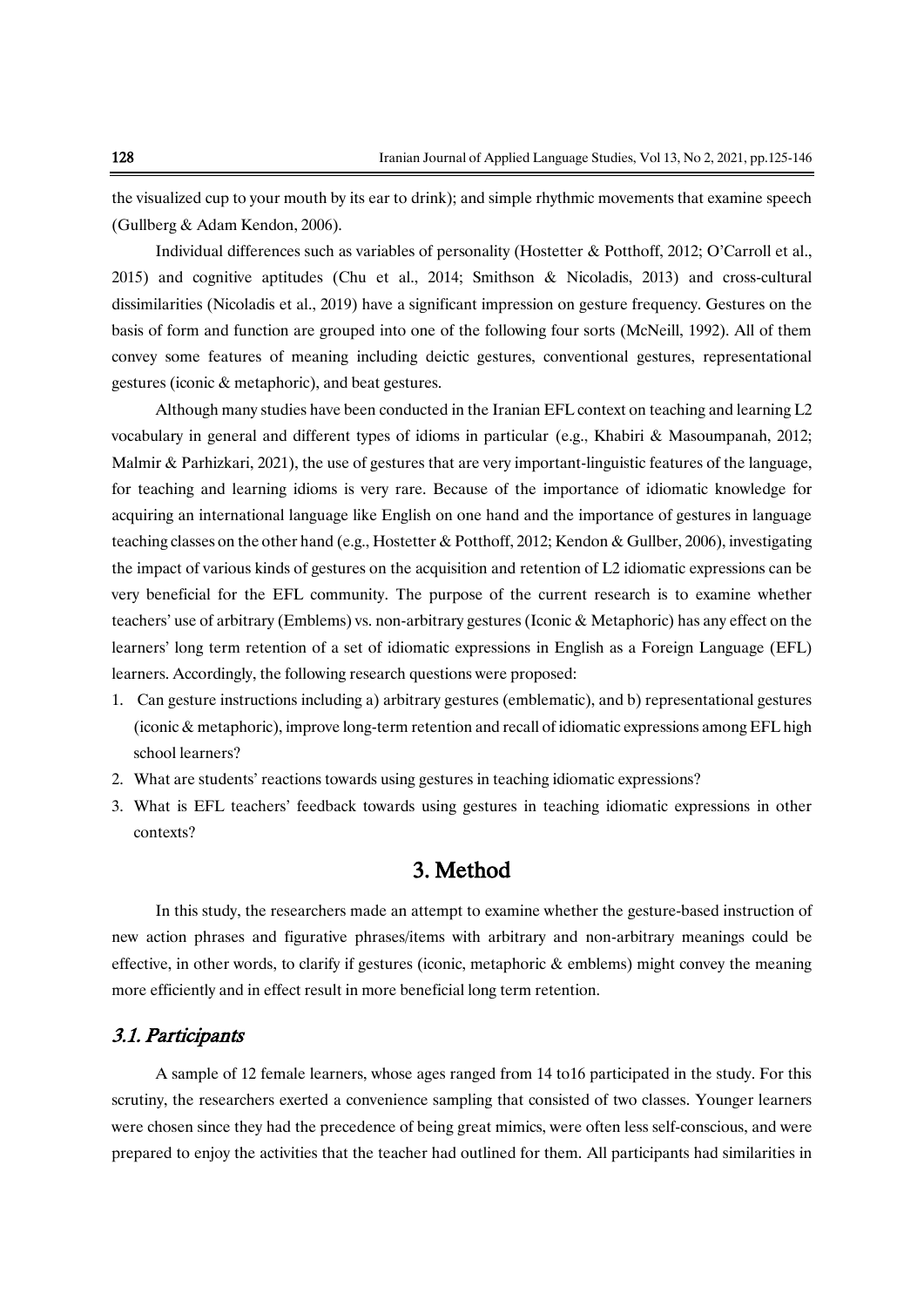terms of culture and ethnicity accompanied by their mother tongue-Persian, and English was the medium of instruction in class. The instruction surrounding was a mixture of eighth and ninth-grade students (junior high school). Prior to conducting the research, the participants were informed of what they were supposed to go through. They were homogenized in terms of age and gender, but learners needed to be homogenized in terms of language proficiency as well.

To assure their homogeneity, a placement test (OPT) exam was administered among them and those who had gained two minus/pluslower and higher than the mean were excluded from the study. Finally, based on CEEFR frameworks, those whose scores ranged between 21 and 41 were selected. For applicability reasons, only the vocabulary and grammar sections of a validated version of OPT were used. After the placement test was conducted, accordingly twelve students were at pre-intermediate and intermediate levels. Table 1 shows their demographical information for the sampled learners.

#### Table 1

| Name    | Venue           | Grade           | Age | Gender | L1    | <b>Economic level</b> |
|---------|-----------------|-----------------|-----|--------|-------|-----------------------|
| Tooba   | Ordinary School | 8 <sup>th</sup> | 14  | F      | Farsi | Medium                |
| Mahshid | Ordinary        | 8th             | 14  | F      | Farsi | High                  |
| Zahra   | Ordinary        | 8th             | 14  | F      | Farsi | Medium                |
| Zahra2  | Ordinary        | 8th             | 14  | F      | Farsi | Low                   |
| Zeinab  | Ordinary        | 8th             | 14  | F      | Farsi | Medium                |
| Najmeh  | Ordinary        | 9th             | 16  | F      | Farsi | High                  |
| Hoda    | Ordinary        | 9th             | 16  | F      | Farsi | High                  |
| Asma    | Ordinary        | 9th             | 16  | F      | Farsi | Medium                |
| Fateme  | Ordinary        | 9th             | 16  | F      | Farsi | Medium                |
| Nafise  | Ordinary        | 9th             | 16  | F      | Farsi | Low                   |
| Maryam  | Ordinary        | 9th             | 16  | F      | Farsi | Medium                |
| Maryam2 | Feature         | 8th             | 14  | F      | Farsi | High                  |

Learners' Overall Demographic Information

In the second stage of this examination, another group of participants (76.4%, female and 23.5 % male) consisted of seventeen teachers having experiences regarding the effect of teacher's gestures on learners (Table 2).

#### Table 2

```
Demographical Information of Volunteering Teachers
```

|       | Name   | Gender | Teaching experience Teaching context | Degree    |
|-------|--------|--------|--------------------------------------|-----------|
| 1.R   | Male   | 22     | Senior & Junior high school          | BA        |
| 2. M  | Female | 10     | Institute                            | MA        |
| 3. M  | Female | 8      | Institute                            | MA        |
| 4. M  | Female | 10     | Institute                            | MA        |
| 5. B  | Female | 7      | Institute                            | BA        |
| 6.N   | Female | 13     | Institute                            | BA        |
| 7. H  | Male   | 23     | Senior high school                   | MA        |
| 8. H  | Male   | 18     | Institute                            | MA        |
| 9. B  | Female | 7      | Institute                            | MA        |
| 10. N | Female | 17     | Senior high school                   | MA        |
| 11. Z | Female | 7      | Institute                            | MA        |
| 12. Z | Female | 7      | Institute                            | BA        |
| 13. M | Female | 10     | Institute                            | MA        |
| 14. A | Male   | 24     | Junior high school                   | BA        |
| 15. B | Female | 5      | Institute                            | <b>MA</b> |
| 16. M | Female | 20     | Junior high school                   | MA        |
| 17. A | Female | 7      | Institute                            | MA        |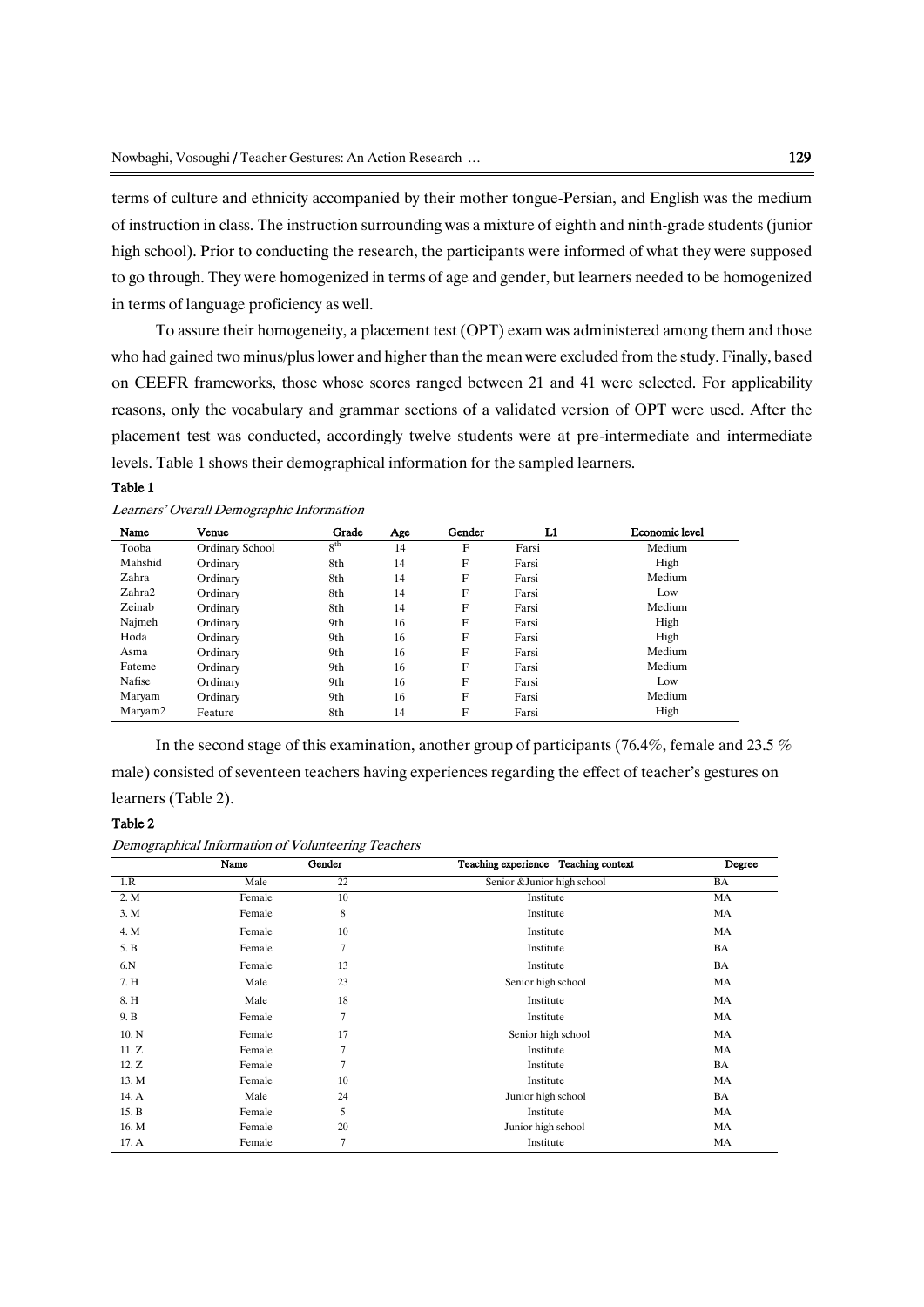#### 3.2. Materials and Instruments

The materials were comprised of a set of 48 English collocational phrases from two books entitled "English Idioms in Use" by O'Dell and McCarthy (2010), "The Joy of Signing" by Lottiel, Riekeh (1988), "OPD" (Oxford Picture Dictionary) by Jayme Adelson- Goldstein and Norma Shapiro (2015) and "Family and Friends 1, 2 & 3" by Thompson & Simmons (2015) from Oxford University Press (OUP) among three experimental groups.

Sixteen phrases had concrete meaning, which could be put forth by iconic gestures and the next sixteen phrases had abstract meanings exerted by a metaphoric gesture, likewise, the last sixteen phrases were a mixture of last words and phrases exerted by emblems. Arbitrary gestures or the same Emblems in this study referred to meaningless motions that were made up by the teacher to bear connections to a particular word (Huang et al., 2019). Representational gestures including Iconic and Metaphoric gestures entailed reference objects, actions or relations brought to mind by recreating as an aspect of their referent's shape or movement. Iconic gestures represented physical objects or events. Metaphoric gestures represented abstract ideas or concepts (e.g., moving the hands forward when talking about the future.

To minimize the effect of the participants' prior knowledge of the target idioms, a researcherdesigned pretest was administered to examine what idioms were preferable to be taught. Participants were asked to put a tick over the idiomatic expressions they knew by providing a Persian translation of their equivalent meaning in Persian. The already known idioms were finally omitted from the study. Lastly, 48 unfamiliar expressions were selected. Furthermore, several instruments were utilized for gathering data.

### 3.2.1. Oxford Placement Test (OPT)

Oxford Placement Test (OPT) was used for measuring learners' proficiency levels.

### 3.2.2. Researcher-made Questionnaire

The second instrument was a researcher-made questionnaire consisting of a set of closed items having 5-point Likert-type styles, varying from 1 to 5 as well as, an open-ended item. The Cronbach's alpha test was used to estimate the consistency of participants' responses to the questionnaire. The results showed a fair reliability coefficient on diverse scales which indicated that the responses to the questionnaire items were acceptable. According to the pilot tests, the validity of the present questionnaire through three other researchers was confirmed (Table 3).

#### Table 3

| Reliability Analysis of the Scales in the Online Ouestionnaire |  |  |  |  |
|----------------------------------------------------------------|--|--|--|--|
|                                                                |  |  |  |  |

| No. | Names of Scales                               | Cronbach's Alpha |  |
|-----|-----------------------------------------------|------------------|--|
|     | Different techniques                          |                  |  |
| 2   | Efficacy of teacher's gestures                |                  |  |
|     | Efficacy and inefficacy of teacher's gestures | .4               |  |
| 4   | Other ideas                                   | .03              |  |
|     | Teacher's domination                          | .05              |  |
| 6   | Long-term retention                           |                  |  |
|     | Convey the meaning faster                     | ت .              |  |
| 8   | More collaboration                            |                  |  |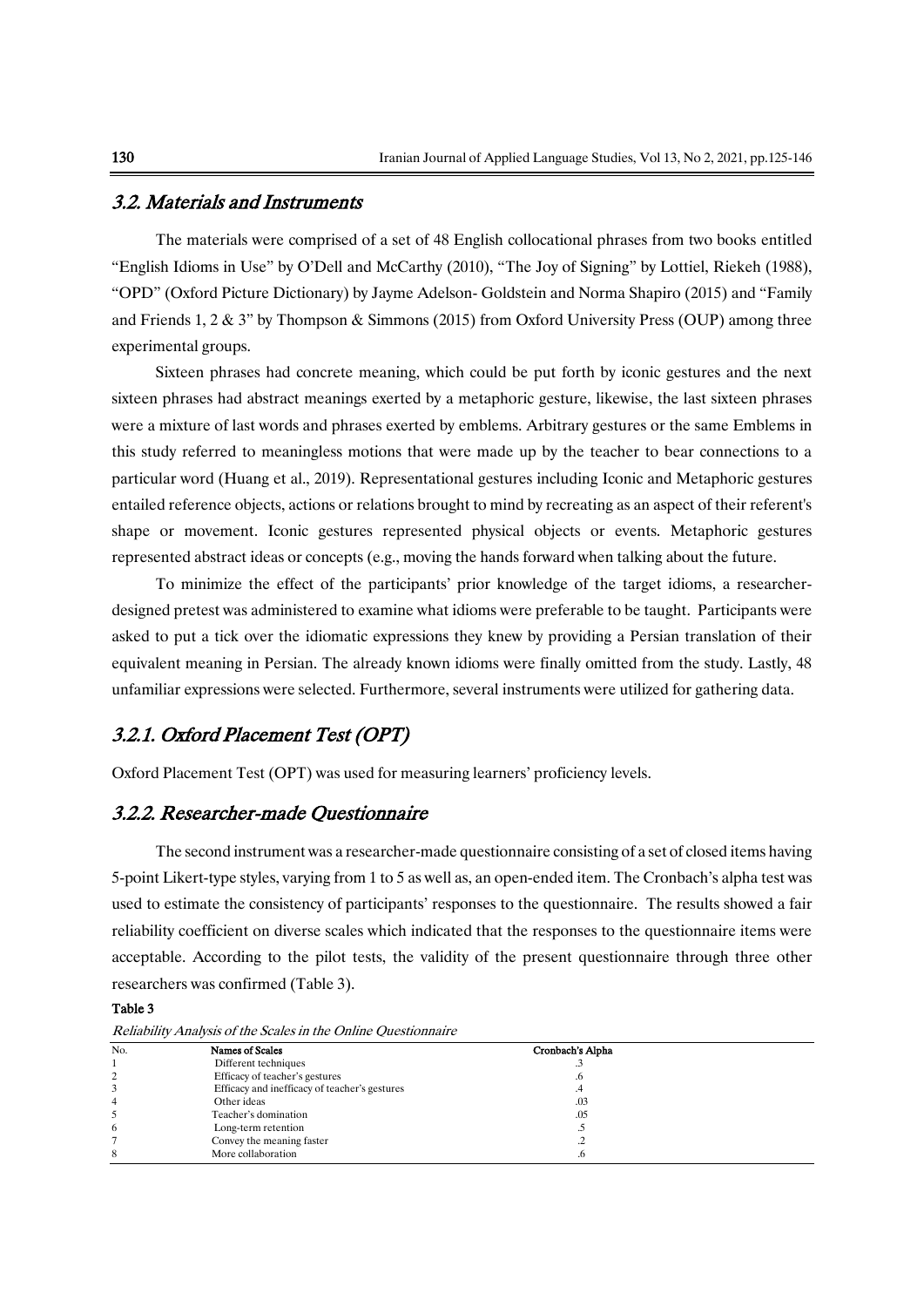### 3.2.3. Short Movies

Another instrument for collecting data in this study was short movies taken from the teacher's gestures during the sessions that were feasible by locating a camera at the back corner of the small class, learners' feedback namely their collaboration in the form of matching gestures were taken into consideration as well.

### 3.2.4 Listed Idioms

 Likewise, the next instrument for collecting data consisted of listed idioms that the researchercomplied with through open-ended posttests taken to participants to test the results of the proposed methods of idiom teaching through gestures. A delayed listed idiom as an open-ended posttest was also used to check the students' retention.

### 3.3. Procedure

The participants were initially divided into three groups to receive different treatments. Group1 received instruction through the iconic gesture, Group 2 through metaphoric, and Group 3 through emblems gesture techniques.

The ninety-minute sessions of instruction lasted for 6 weeks, with the first researcher being the responsible teacher.Before the first gesture activity, the teacher briefly explained the technique, its potential benefits, and the research project to the students, discussing the goal of associating new phrases with nonverbal (visual) cues rather than translations or other verbal cues. Although brief (2-3 minutes), these explanations might have influenced students' disposition toward performing gestures in class. The participants completed a pretest before each gesture lesson, in which they checked known and unknown words from a list of new phrases. The teacher found that the gestural advantage in learning declined when students were introduced to about sixteen phrases at one session since she decided to give students about eight phrases with gestures during one session and that instructional session turned into a problem-solving task that engaged all students in instruction. Strategies to ensure credibility involve prolonged engagement, persistent observations, triangulation and member check (Lincoln & Guba, 1985).

In every session, the teacher repeated English phrases several times, the learners not only regarded the teacher's gestures but also because of much enthusiasm, they made comments about the teacher's gestures and sometimes they were self-imposed to do the same gestures. Furthermore, with their collaboration, students approached to the meaning and made other students' minds clear. In addition, instructional sessions had been converted into physical and mental tasks. Visualizing a gesture with each phrase assisted students to remember them better. However, at first, the students encountered some problems. The role of auxiliary gesture induced them to remember the meaning of a certain phrase in L1 and remembering in English was challenging. But, the teacher with engaging self-steam and reluctant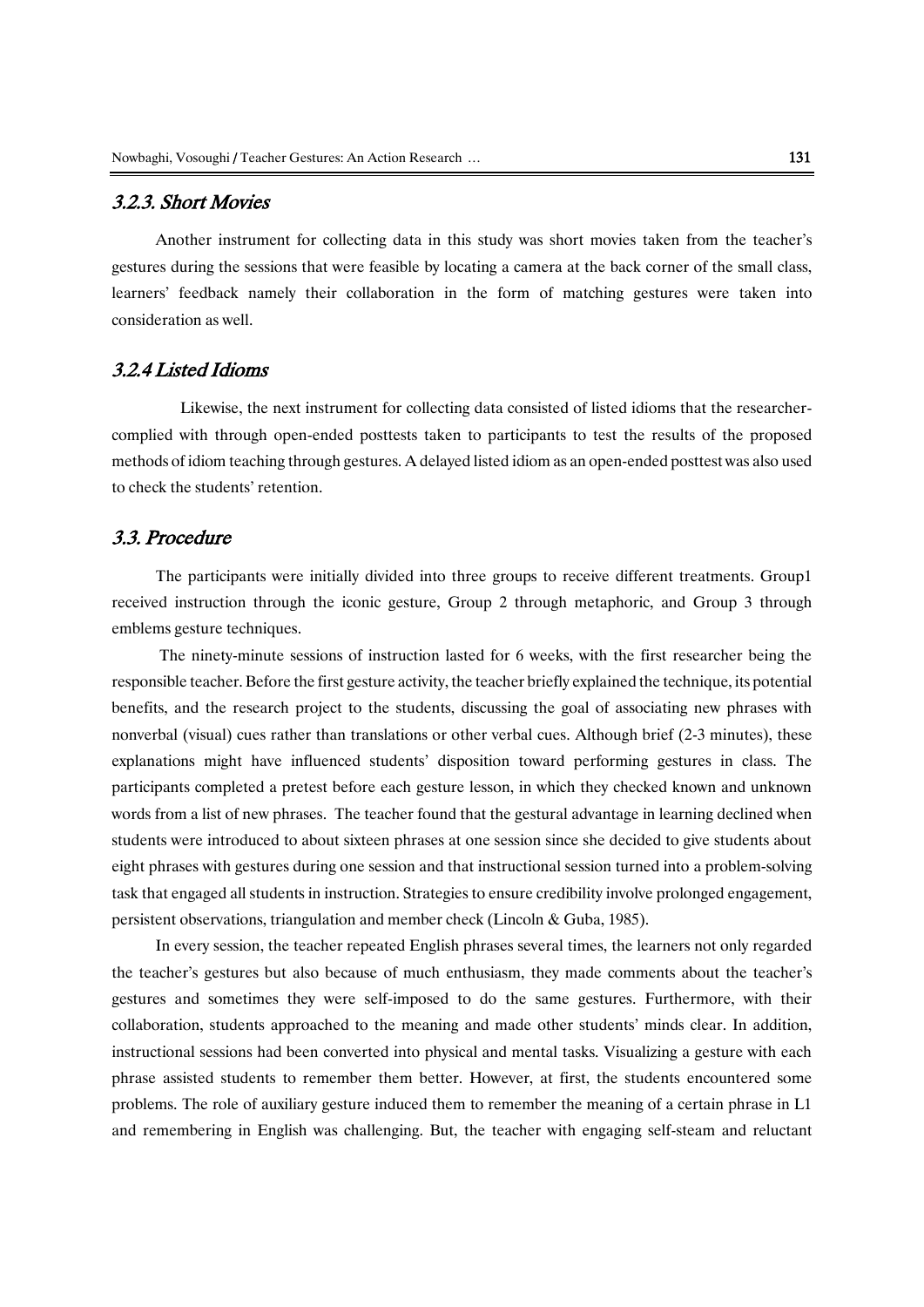students together and giving the cue to them solved the problem to some extent. Likewise, some students were not proficient enough in L2 in order to learn pronunciation and comprehend the meaning of the phrase simultaneously through the teacher's gestures, so the teacher-researcher wanted students to repeat phrasegesture combinations, but due to the teacher-researcher, this could not provoke each individual student to repeat phrase-gesture hybrids, some learners did gestures with no repeating the phrase, repetition accomplished through different activities.

The teacher (the first researcher) wrote memos during and after each session on how the gesture activities expanded students' partaking, and immediate alterations to classroom management.

Likewise, the teacher-researcher being confident that the participants were able to realize the distinction between action phrases demonstrated by iconic gestures and figurative phrases demonstrated by metaphoric gesture, the teacher prompted the participants by resorting to dictionary and checking the meaning of each phrase literally, they could conclude that the phrase could be figurative or concrete. If literal meaning was senseless, so the phrase was figurative.

According to Clissett's (2008) prolonged engagement, the researcher spent 12 months with participants and had familiarity with their needs and interests. For this reason, the teacher-researcher was supposed to take into account idioms according to students' proficiency levels and their interests and personality, so that she can engage all of the students. Figure 1 shows one such instructional class.

#### Figure 1

Photo of Role Plays Along with Gesture



As figure 1 shows, a combination of conversation-gesture between two students including previously taught phrases was followed. It included demonstrating a considerable number of phrases by gesture and the rest of the conversation was followed verbally.

According to MQ (2015), triangulation is a general approach by which analyzing a research question from more than one perspective ensures the credibility of qualitative findings. The teacher-researcher in the role of observer recorded and judged students' use of phrases. In the middle and the end of the experiment, the teacher-researcher had interviews with learners and knowledgeable gesture teachers that had experience in teaching English for over seven years. One of them was the manager of an institute that instructed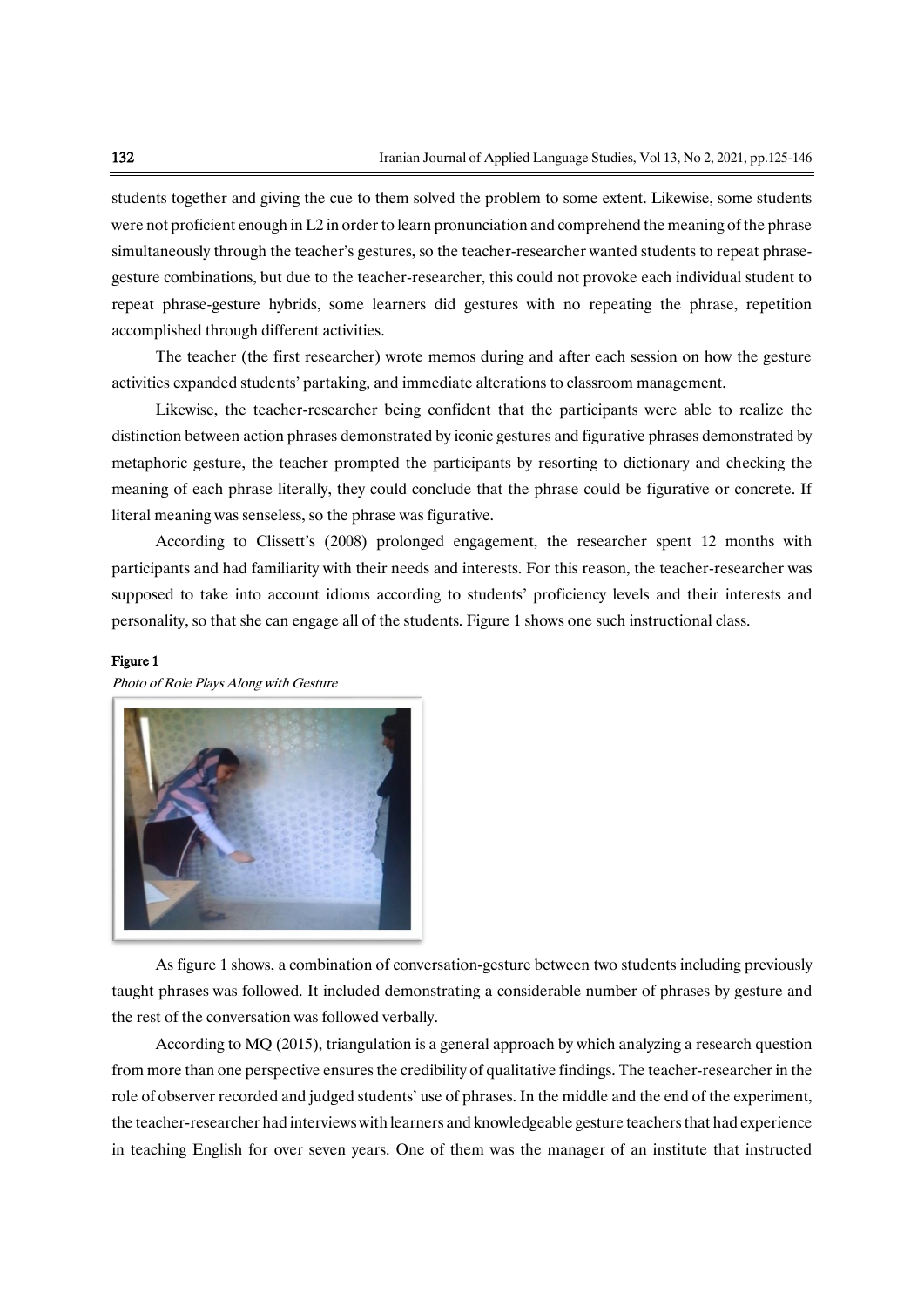alphabetic letters and words through gestures to young learners, the rest of whom had experiences in the field of instruction through pantomime to teenagers. The researcher selected these groups of teachers through purposive sampling.

The semi-structured interview followed through teachers' experiences and insider viewpoints about gestures as well as students' comments. The interview was designed to cover four sub-topics:

1) The effect of teacher's gesture on students' learning.

2) The effect of gesture on long-term retention.

3) The effect of gesture on teaching.

4) The comparison of kinds of gestures.

In the present research, the researchers decided to determine whether comprehension of decontextualized idioms with the help of gestures was feasible or not.

### 3.4. Data Analysis

In the process of presenting qualitative research after observing the class and doing interviews with the teachers and learners as well as their voice recording, also doing open-ended along with close-ended questionnaire by the learners, all the data were transcribed and typed. Both voice-recording the data and transcribing them by the first and second teacher-researcher as her mentor could confirm the truth of the collected data.

According to the latent content analysis techniques, since meaning could not be overtly evident in the interviews and observations (Drisko & Maschi, 2016), the researchers analyzed the data within the framework of qualitative approaches according to the techniques of Corbin and Strauss (2011), in order to keep concepts as the unit of analysis in the context of the interview, hence paragraphs, phrases, and sentences were considered and by isolating the elements of the message we tried to open the codes that were extracted.

In order to address the dependability issue more directly, the researchers reported the processes in detail, thereby enabling the future researchers to repeat the work, for gaining the same results, namely transparency of the research design and its implementation, describing what was planned and executed on a strategic level, in addition, the operational detail of data gathering.

# 4. Results and Discussion

### 4.1. Results

### 4.1.1 Phase One: Action Research Plans

During the first session, eight phrases that had concrete meaning were demonstrated along with the teacher's iconic gestures. The teacher wrote eight phrases on the board, and meanwhile, she repeated every phrase twice or three times. The students participated actively and with collaboration attempted to guess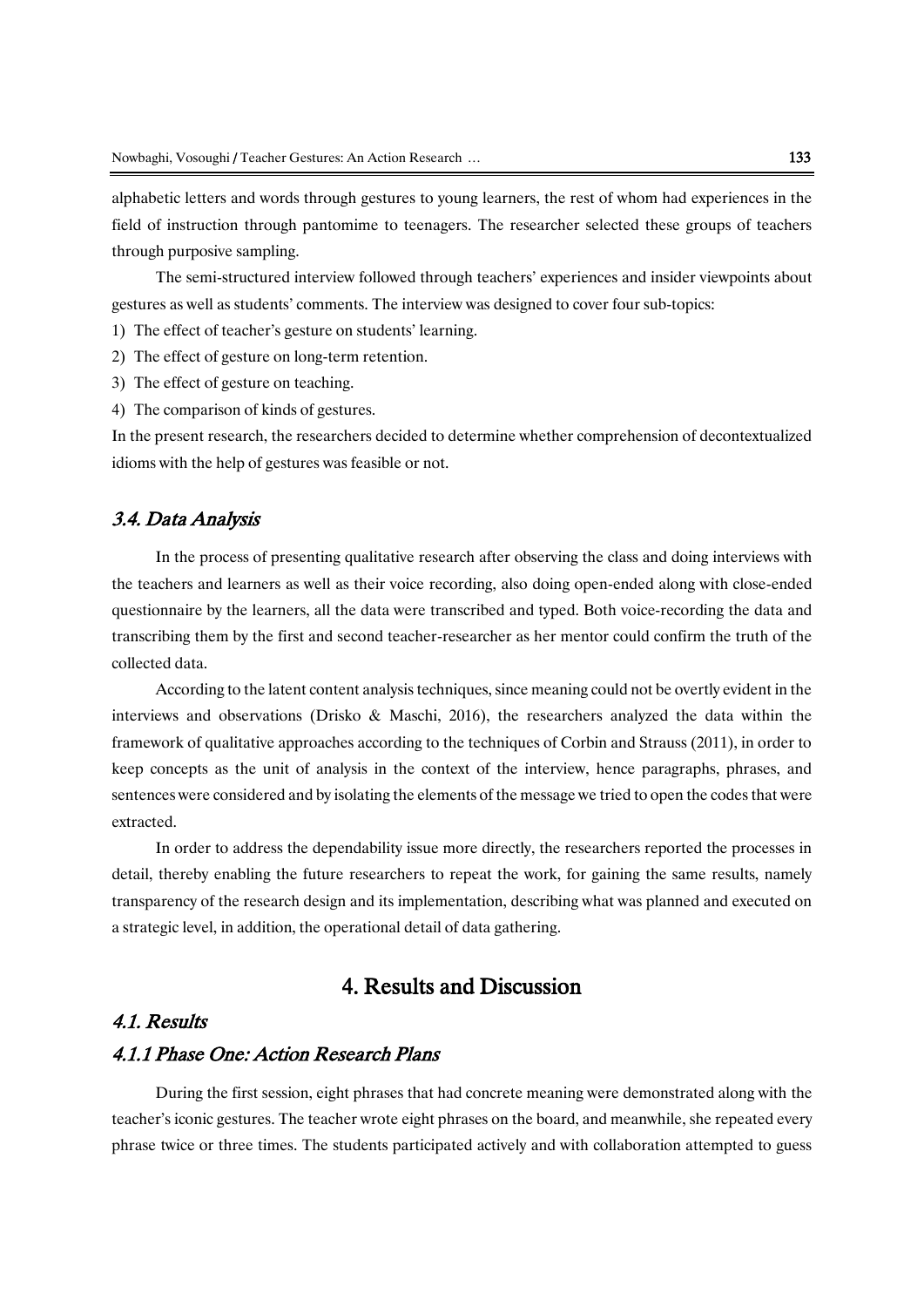the meaning. Session 2 included 3 assessments. In the first assessment, the participants heard the phrases in a different order and had to show the associated iconic gesture. In the second assessment, they were demonstrated iconic gestures and had to produce the corresponding phrase. In the last assessment, teachermade material that included phrases in the form of multiple-choice along with the teacher's picture of a related gesture was given to participants. In the third session, next eight phrases were demonstrated through teacher's iconic gesture too as in the following:

Teacher: vacuum the carpet

Learner1: vacuum the carpet (self-repetition), arms hands, legs, and feet are engaged.

Teacher: hoping for good luck

Learner2: hoping for good luck (self-repetition)

only hands are engaged.

At last in the next session, a posttest was taken. In this step, sixteen listed phrases were delivered to the participants to check they could remember the meaning of every phrase. These processes (treatment to post-test iconic gestures) were accomplished over 2 weeks. Gestures were different, likewise, the researcher had examined 3 species of representational gestures (iconic, metaphoric, emblems), so it was essential for participants to get familiar with these three kinds of gestures. In addition, Metaphoric and emblematic gestures exactly analogous to iconic gestures were administered for 4 weeks. In the end, posttests consisting of listed phrases were taken to them. Although in this procedure, every twelve participants got familiar with three kinds of gestures, writing the meaning of some phrases with no picture of the teacher's gesture was somewhat difficult for them, as they cited, "some phrases are very familiar for us, but we need a little cue gesture to remember completely" since they requested the teacher to deliver them a cue of gesture. Due to the fact that during the seventh week, gesture activities were reinforced through other informative activities such as a combination of gestures in context for comprehension check, and role-play gestures were given to the participants to review target phrases of the past week. Within the eighth week, participants were divided into 3 groups, and randomly four participants were taken emblems posttest and the other eight participants were taken iconic posttests and metaphoric posttests, to see which kind of gesture might convey the meaning more quickly. As a whole, these processes lasted eight weeks. After passing two weeks, a delayed posttest was administered.

### 4.1.2. Learners' Reactions toward Teacher's Gestures during Instruction

As for the second research question, one of the features of the present research was the reproduction of gestures by learners. This overuse by the learners had presumably helped other learners make a benefit. The results indicated an improvement in their performance in metaphoric gestures and emblems. During the instruction through gesture, prior to taking immediate and delayed post-tests, the teacher through the teacher-made materials that involved pictures of the teacher's gestures, took some quizzes in the form of multiple-choice, lasting for half an hour. All learners answered the quizzes conveniently. All learners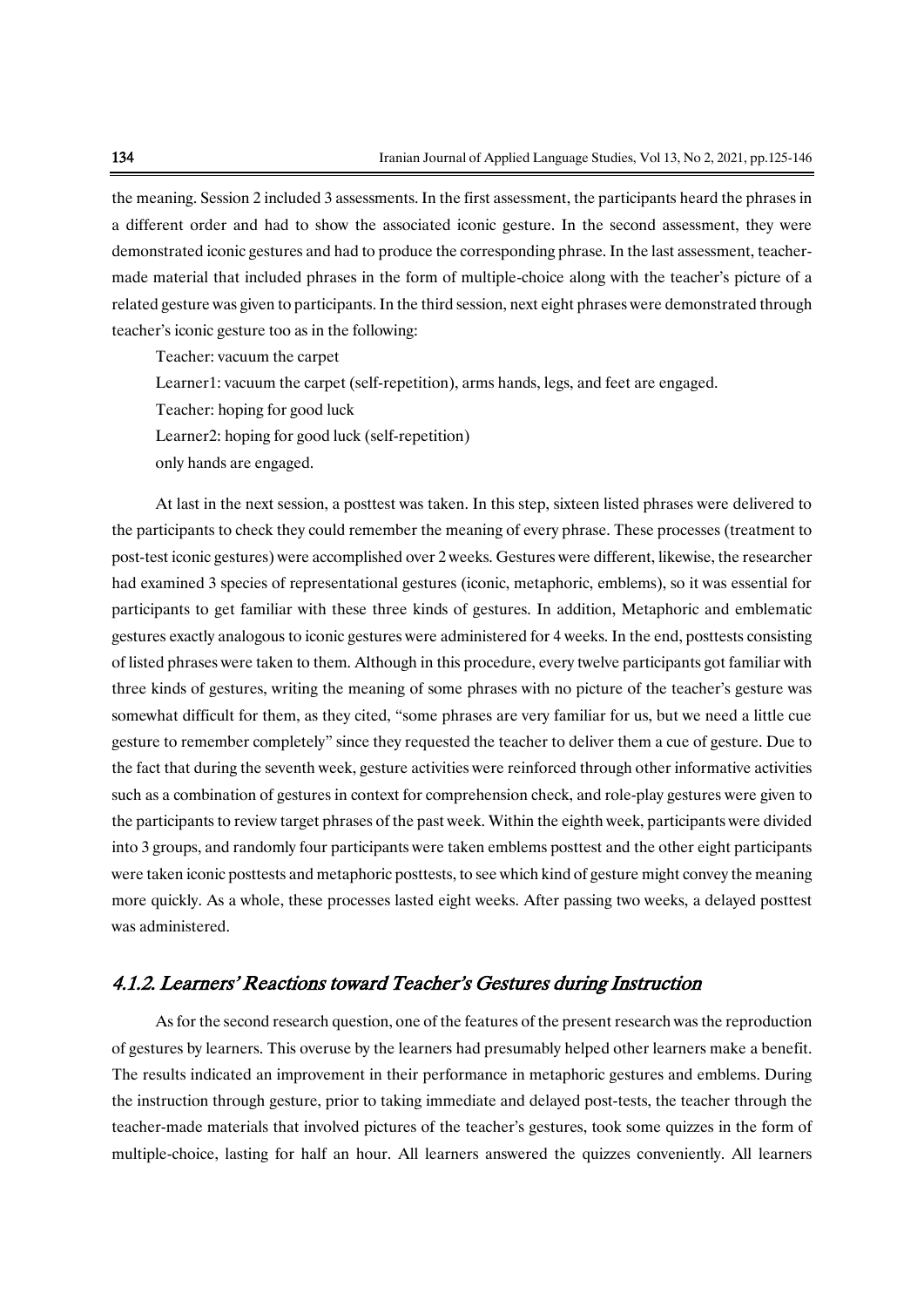participated with eagerness and had positive reactions, only had a few problems with pronunciation. Table 4 designates students' performance in immediate and table 5 their performance in delayed posttests for individual learners (Two groups). In order to counteract the effect of any three types of gesturing on students' performance, each time different sets of students were exposed to diverse gesture types. Since the number of students was limited, results are reported as frequency counts/rates only.

#### Table 4

Results of Immediate Post-Tests Relevant to the Uses of Gestures (Metaphoric, Iconic Gestures and Emblems

| *Selected Idioms (abstract idioms): burst into tears, the tickled pink, chicken-hearted,  | <b>Frequency Counts/rates</b> |         |
|-------------------------------------------------------------------------------------------|-------------------------------|---------|
| have an egg on your face, eat like a bird, etc                                            |                               |         |
| Maryam                                                                                    | 10/16                         | 62.5%   |
| Nafiseh                                                                                   | 5/16                          | 31.2%   |
| Zeinab                                                                                    | 14/16                         | 87.5%   |
| Zahra                                                                                     | 16/16                         | $100\%$ |
| * <b>Selected Idioms (concrete idioms):</b> stir the soup, dry the dishes, go jogging, do |                               |         |
| exercise, chop the onion, take out the trashcan, bounce a ball, etc.                      |                               |         |
| Zahra2:                                                                                   | 9/16                          | 56.2%   |
| Tooba                                                                                     | 16/16                         | 100     |
| Mahshid                                                                                   | 14/16                         | 87.5%   |
| Hoda                                                                                      | 9/16                          | 56.2%   |
| *Selected Idioms (concrete-abstract, phrase and word): peace, well, in my                 |                               |         |
| heart, build, tent, solidarity, on my eye, snap snap, etc.                                |                               |         |
| Maryam2                                                                                   | 12/16                         |         |
| Asma                                                                                      | 13/16                         |         |
| Najmeh                                                                                    | 16/16                         |         |
| Fatemeh                                                                                   | 13/16                         |         |

#### Table 5

Ĩ.

Results of Delayed Post-Tests Relevant to the Uses of Gestures (Metaphoric, Iconic Gestures and Emblems)

| <b>Item (abstract phrase):</b> burst into tears, be the tickledpink, chicken-hearted, have<br><b>Frequency Counts/Rates</b> |       |         |
|-----------------------------------------------------------------------------------------------------------------------------|-------|---------|
| an egg on your face, eat like a bird, chicken scratched, etc                                                                |       |         |
| Maryam2                                                                                                                     | 10/16 | 62.5%   |
| Tooba                                                                                                                       | 16/16 | $100\%$ |
| Najmeh                                                                                                                      | 16/16 | 100%    |
| Zahra                                                                                                                       | 16/16 | 100%    |
| <b>Items (concrete phrase)</b> : stir the soup, dry the dishes, go jogging, do exercise, chop                               |       |         |
| the onion, take out the trashcan, bounce a ball, suffer a heart attack, etc.                                                |       |         |
| Asma                                                                                                                        | 5/16  | 31.25%  |
| Hoda                                                                                                                        | 13/16 | 81.25%  |
| Mahshid                                                                                                                     | 11/16 | 68.75%  |
| Zahra2                                                                                                                      | 12/16 | 75%     |
| Item (concrete-abstract, phrase and word): peace, well, in my heart, build, tent,                                           |       |         |
| solidarity, on my eye, snap snap, etc.                                                                                      |       |         |
| Fatemeh                                                                                                                     | 15/16 | 93.75%  |
| Maryam                                                                                                                      | 15/16 | 93.75%  |
| Nafiseh                                                                                                                     | 10/16 | 62.5%   |
| Zeinab                                                                                                                      | 16/16 | 100%    |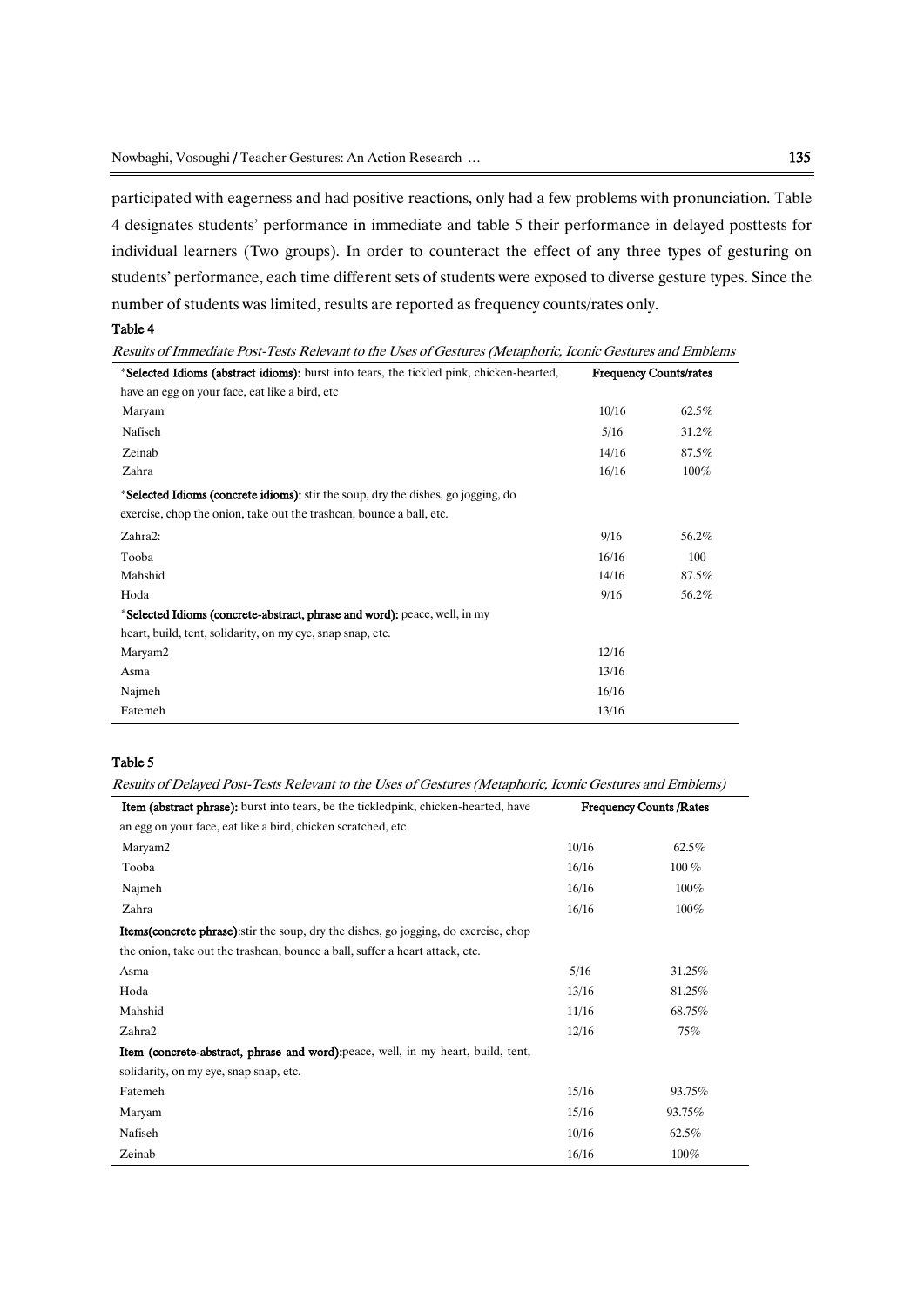In order to examine if the difference between immediate and delayed posttests were significant, Wilcoxon Signed-rank test was run as a non-parametric statistical test for small groups to compare two related samples. Tables 6 and 7 below display the results over correct responses in the two immediate vs. delayed posttests.

#### Table 6

Frequencies

|                                              |                                   | N  |
|----------------------------------------------|-----------------------------------|----|
| Delayed posttest – immediate posttest        | Negative Differences <sup>a</sup> | 4  |
|                                              | Positive Differences <sup>b</sup> | 6  |
|                                              | Ties <sup>c</sup>                 |    |
|                                              | Total                             | 12 |
| a. delayed posttest < immediate posttest     |                                   |    |
| $b.$ delayed posttest $>$ immediate posttest |                                   |    |
| c. delayed posttest $=$ immediate posttest   |                                   |    |

#### Table 7

Test Statistics

|                                | Delayed posttest – immediate posttest |
|--------------------------------|---------------------------------------|
| Exact Sig. (2-tailed)          | $.754^{\circ}$                        |
| a. Sign Test                   |                                       |
| b. Binomial distribution used. |                                       |

Based on the results from table 6, the report from Wilcoxon Signed-Ranks Test indicated that the median delayed post-test ranks were not statistically significantly different from the median immediate posttest ranks  $Z = 12$ ,  $p \ge 0.754$ . This ensured long term retention of the instructed idiomatic expressions through three types of gestures.

### Phase Two: Inquires on Students' and Teachers' Viewpoints

Tables 8 below display the open coding procedure with codes/ categories (no. 58) regarding the datasets related teachers' and students' views.

#### Table 8

| Interviews with Teachers Coded as Posteriori Coding Manual Sheet (Open Coding) |
|--------------------------------------------------------------------------------|
|--------------------------------------------------------------------------------|

| N                       | Codes                    | Sample data                                                                    |
|-------------------------|--------------------------|--------------------------------------------------------------------------------|
| 1                       | Not threatening          | Body language lowers anxiety, so it's gratified.                               |
| $\mathbf{2}$            | Lack of awareness        | Teachers have no sufficient knowledge about gestures                           |
| 3                       | Exposure                 | Contextualized phrase such as movie phrase makes learning beforehand. The more |
|                         | (vivo code)              | expose to English language, the better learning.                               |
| $\overline{\mathbf{4}}$ | Mnemonic Device          | Whereas gestures provide gratified experience they make long-term retention.   |
| 5                       | Contradiction            | Learning pronunciation through gesture is disappointing.                       |
| 6                       | Heavy burden on memory   | Learning accompanied with constraint leads to short-term retention.            |
| 7                       | Leaving traces in memory | Each three kinds of gestures have positive effects on learning.                |
| 8                       | Emotional triggers       | Students like emblems                                                          |
|                         |                          |                                                                                |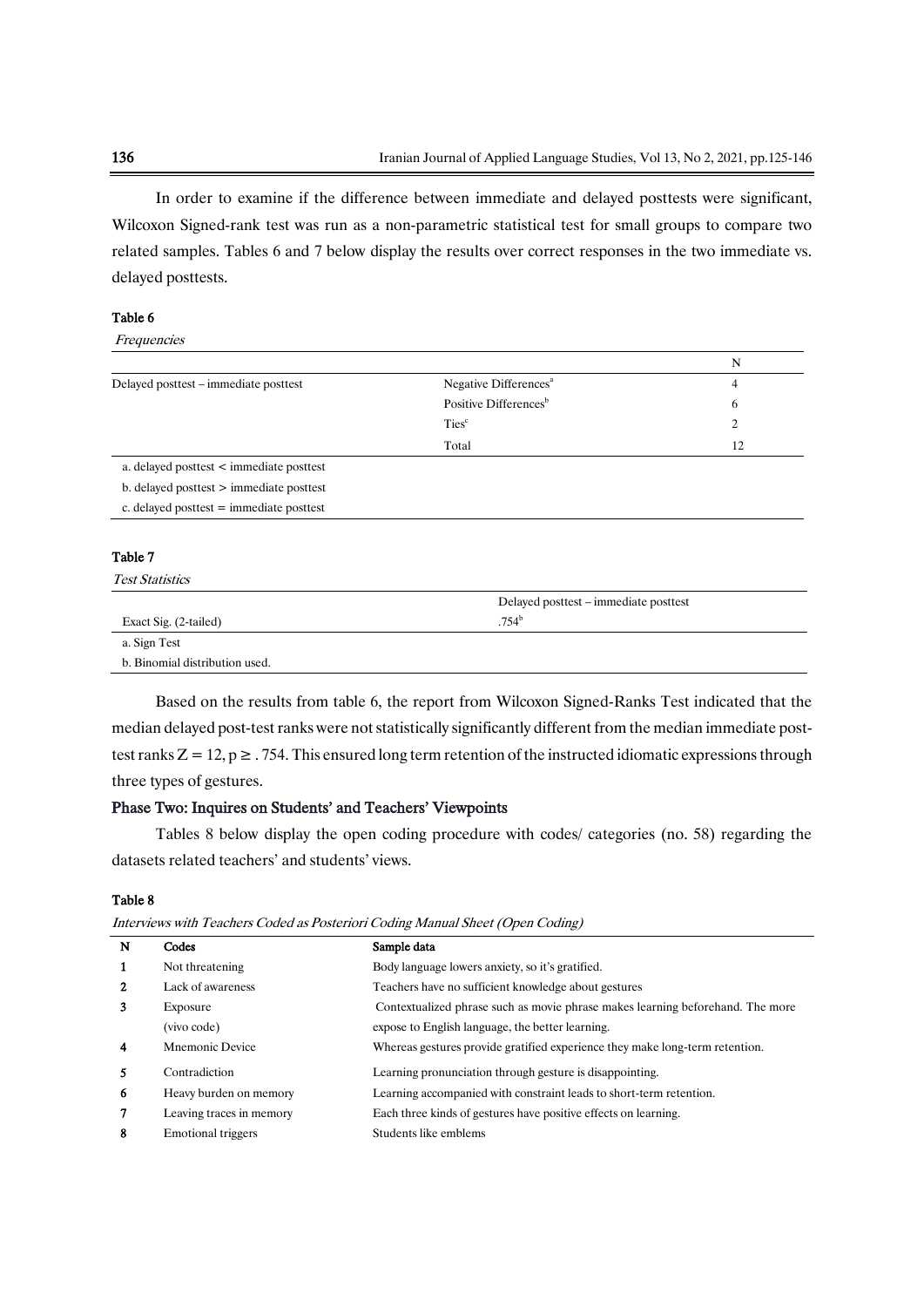Nowbaghi, Vosoughi / Teacher Gestures: An Action Research … <sup>137</sup>

| N  | Codes                                              | Sample data                                                                                                                                                |
|----|----------------------------------------------------|------------------------------------------------------------------------------------------------------------------------------------------------------------|
| 9  | The role of other visual or audio                  | Gestures are not practical for all phrases.                                                                                                                |
|    | multimodality                                      |                                                                                                                                                            |
| 10 | Mental image                                       | Teachers' gestures provide image in kids 'mind.                                                                                                            |
| 11 | Dexterity of teacher                               | Teachers domination over gesture in learning phrases is considerable, namely                                                                               |
|    |                                                    | teachers' flexibility in shapes of being an artist, an actor.                                                                                              |
| 12 | The role of scaffolding for iconic                 | Iconic gestures convey the meaning faster in comparison with other gestures.                                                                               |
|    | gesture                                            |                                                                                                                                                            |
| 13 | Teacher's management                               | Since gestures are accompanied with motion, they cause lack of disciplinary in the<br>class and must be controlled by teachers through various techniques. |
| 14 | Complementary                                      | Gesture is definitely gratified. In addition, diminishes stress and is a kind of variety in                                                                |
|    |                                                    | the class as well as inspires learners for more motion and activity.                                                                                       |
| 15 | The role of inhibitor in traditional<br>techniques | Cooperation among students and teacher-student bounded is forgettable by<br>traditional technique.                                                         |
| 16 | Threatening of the setting                         | Atypical students, even shy students with existence of iconic gestures are unable to                                                                       |
|    |                                                    | participate in the activities.                                                                                                                             |
| 17 | The compensatory role of gesture in                | Some inner feelings such as love and hate are comprehensible through non-verbal                                                                            |
|    | expressing some feelings                           | behaviors.                                                                                                                                                 |
| 18 | <b>Enacted words</b>                               | Iconic gestures make good results for abstract words.                                                                                                      |
| 19 | Reducing memory cognitive load                     | Iconic and metaphoric gestures cause long-term retention.                                                                                                  |
| 20 | Internalizing verbal and non-verbal                | Gestures along with repetition and practice make long-term retention.                                                                                      |
| 21 | Interrelationship                                  | When you match action with words and make relationship between them definitely<br>better learning occurs.                                                  |
| 22 | Scaffolding                                        | Gestures promote collaboration among students.                                                                                                             |
| 23 | Facilitator                                        | Gestures reduce heavy burden on the memory.                                                                                                                |
| 24 | Rote learning                                      | As the students cited, "we studied, but we do not know why we forget.                                                                                      |
| 25 | Degrees of intimacy                                | There is no limitation in kids' class, in this case gesture is really better than picture.                                                                 |
| 26 | Internalizing verbal and non-verbal                | When practicing is accompanied with gesture, this makes good results for example,                                                                          |
|    | information                                        | Hello or Goodbye that is accompanied with motion of hand helps learners in<br>understanding.                                                               |
| 27 | Deep learning                                      | In the class, learners only comprehend the word or phrase and no keep in their mind                                                                        |
|    |                                                    | for long-term, only short-term retention occurs. For long-term retention, many                                                                             |
|    |                                                    | practices are indispensable.                                                                                                                               |
| 28 | Collaborative learning                             | The best technique for teaching phrase is a combination of body language, picture,                                                                         |
|    |                                                    | story, drill.                                                                                                                                              |
| 29 | De/contextualization                               | Learning of phrase individually has no good result, the learner understands, but has<br>no production.                                                     |
| 30 | Retrieval-based learning strategies                | In the face of competition and scoring-book also group work, learning all of combined                                                                      |
| 31 | Memory enhancement                                 | gesture-phrase is achievable.<br>Since gesture is mixture of picture and motion stimulates learners to comprehend                                          |
|    |                                                    | deeper and better.                                                                                                                                         |
| 32 | High frequency of movie (vivo code)                | If high frequency of movie is taken into account in that case movie is better than                                                                         |
|    |                                                    | gesture in long-term retention.                                                                                                                            |
| 33 | Creativity of teacher's gesture                    | Teaching abstract concepts with the assistance of gesture is practical.                                                                                    |
| 34 | The role of scaffolding of iconic                  | In grading the gestures in terms of being effectual, each three kinds of gesture have                                                                      |
|    | gesture                                            | positive effects in learning phrases, but iconic gestures have high priority in learning,<br>then emblems and finally metaphoric gestures.                 |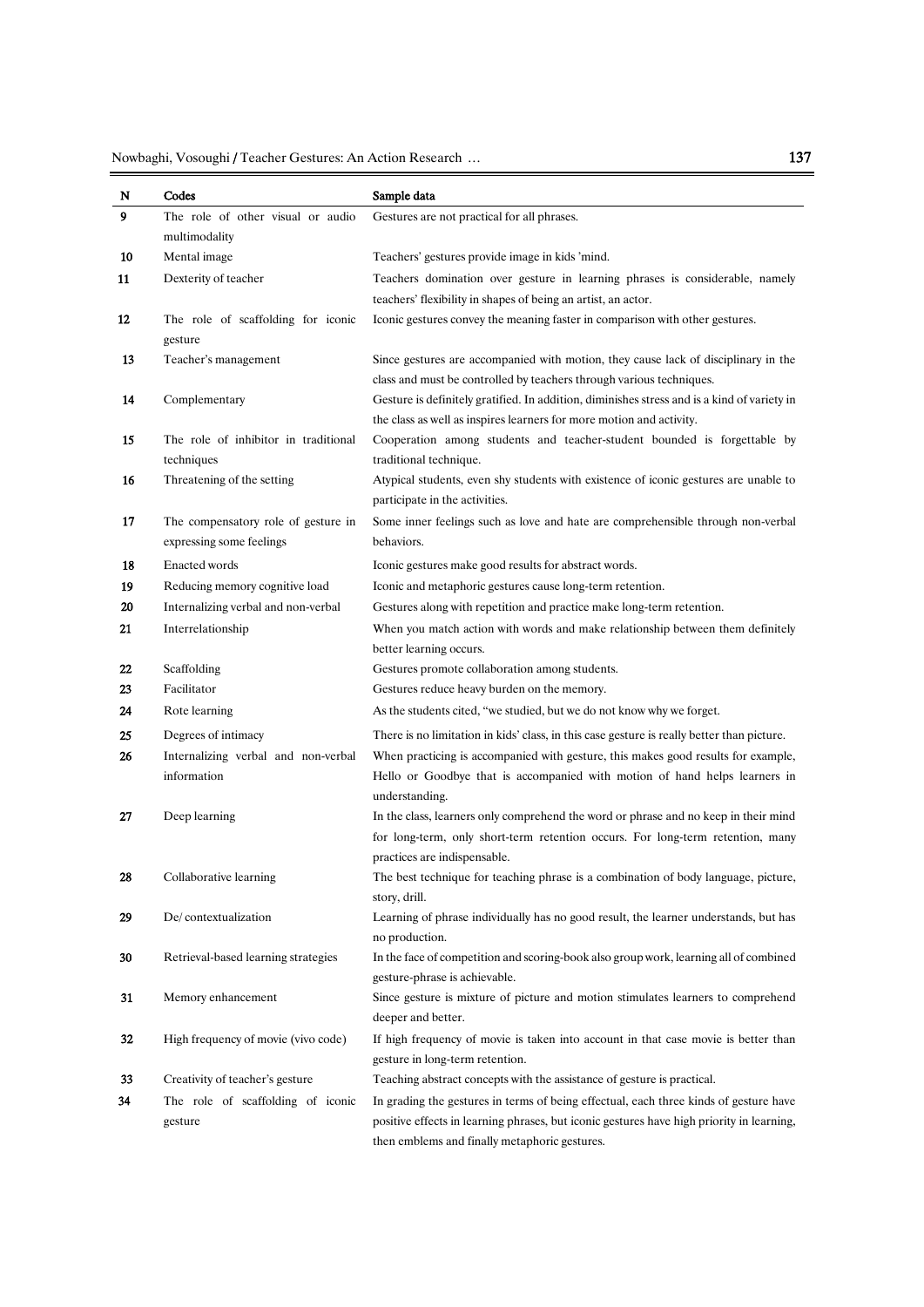138 Iranian Journal of Applied Language Studies, Vol 13, No 2, 2021, pp.125-146

| N  | Codes                                 | <b>Samples</b>                                                                                                                                                                   |
|----|---------------------------------------|----------------------------------------------------------------------------------------------------------------------------------------------------------------------------------|
| 35 | Illustration                          | We have gestures for English alphabets for example for learning letter A or alligator                                                                                            |
|    |                                       | with teacher's motion of hand and face learners are capable to recall the meaning                                                                                                |
|    |                                       | easily.                                                                                                                                                                          |
| 36 | Self-confidence                       | Gestures reduce the stress since the learners are confident that if they do not                                                                                                  |
|    |                                       | remember the word, they will convey the meaning by means of gesture.                                                                                                             |
| 37 | Grouping (vivo code)                  | Gestures are not practical for all phrases. Using gestures for all of phrases may result                                                                                         |
|    |                                       | in a boring and baffling situation in learners. Grouping phrases and learning them                                                                                               |
|    |                                       | through picture, movie and gesture is another technique.                                                                                                                         |
|    |                                       | For learners with having low proficiency, particularly gesture is a new technique for                                                                                            |
|    |                                       | learning language though for high proficiency level students is obligatory to consider                                                                                           |
| 38 | Engaging all of students in gesturing | gesture, because of having some deficiency as well.                                                                                                                              |
| 39 | Illustration                          | If the children watch movies 2 or 3 hours a day, they will be bilingual spontaneously.<br>It is no need to say what it is in English, or what it that in Persian. But in limited |
|    |                                       | instructional places with watching the movie one time, it is not effectual.                                                                                                      |
| 40 | Meaningful learning                   | Because of being tangible, iconic gestures are easier to learn and teach.                                                                                                        |
| 41 | Need analysis                         | Maybe lack of using gesture in teaching by                                                                                                                                       |
|    |                                       | teachers is relevant to the applying other techniques in teaching phrases, in other                                                                                              |
|    |                                       | words, because of being different ways in teaching phrases, according to the students'                                                                                           |
|    |                                       | needs each teacher selects one special technique.                                                                                                                                |
| 42 | Complementary                         | Gestures are combination of vision, action, and repetition that cause multiple                                                                                                   |
|    |                                       | learning.                                                                                                                                                                        |
|    |                                       | Even for spelling one individual word, the students use gesture. By resorting this way,                                                                                          |
|    |                                       | not only learning is better, but also it is fun.                                                                                                                                 |
| 43 | Discovery                             | Gestures induce no lack of disciplinary, but                                                                                                                                     |
|    |                                       | Conversely the child is paid attention to gesture thoroughly. In addition, this leads to                                                                                         |
|    |                                       | excluding a boring class. Exactly with doing gestures collectively, shy students                                                                                                 |
|    |                                       | participate in the activity gradually.                                                                                                                                           |
| 44 | Visual representation cues            | One of the beneficial ways for learning phrases is picture particularly for adults.                                                                                              |
|    |                                       | Pictures can replace some gestures especially for adults, because of existing some                                                                                               |
| 45 | Open ended prompts                    | embarrassing in doing a number of gestures by teachers for adults.<br>Gestures in the role of facilitator or auxiliary convey the concepts, they are not                         |
|    |                                       | separated from the concepts. For example, if you show "Hello" with hand, this motion                                                                                             |
|    |                                       | of hand through providing mental image helps the learning of concept and finally                                                                                                 |
|    |                                       | cause long-term retention.                                                                                                                                                       |
| 46 | Meaningful learning                   | As a whole, gesture is more trustworthy in comparison with mere verbal answer.                                                                                                   |
| 47 | Co-speech gestures                    | What is clear and significant is that in examining foreign language, conveying the                                                                                               |
|    |                                       | meaning through verbal cues is very difficult, as a result you are impelled to use                                                                                               |
|    |                                       | gesture.                                                                                                                                                                         |
| 48 | Authenticity                          | Teaching pronunciation through gesture is impossible. The teacher can teach                                                                                                      |
|    |                                       | pronunciation through exposing learners in authentic and natives movies as well as                                                                                               |
|    |                                       | listening and repeating are significant too.                                                                                                                                     |
| 49 | Mental image                          | Through regarding the phrase, I remember the teacher's gesture.(student)                                                                                                         |
| 50 | Body language                         | When gesturing by teacher, I had no problem, because of getting familiar with                                                                                                    |
|    |                                       | pantomime before. (student)                                                                                                                                                      |
| 51 | Fun(vivo code)                        | Sometimes fun emblems facilitated learning. (student)                                                                                                                            |
| 52 | Visual aids                           | I more pay attention to the something seen by eyes. (student)                                                                                                                    |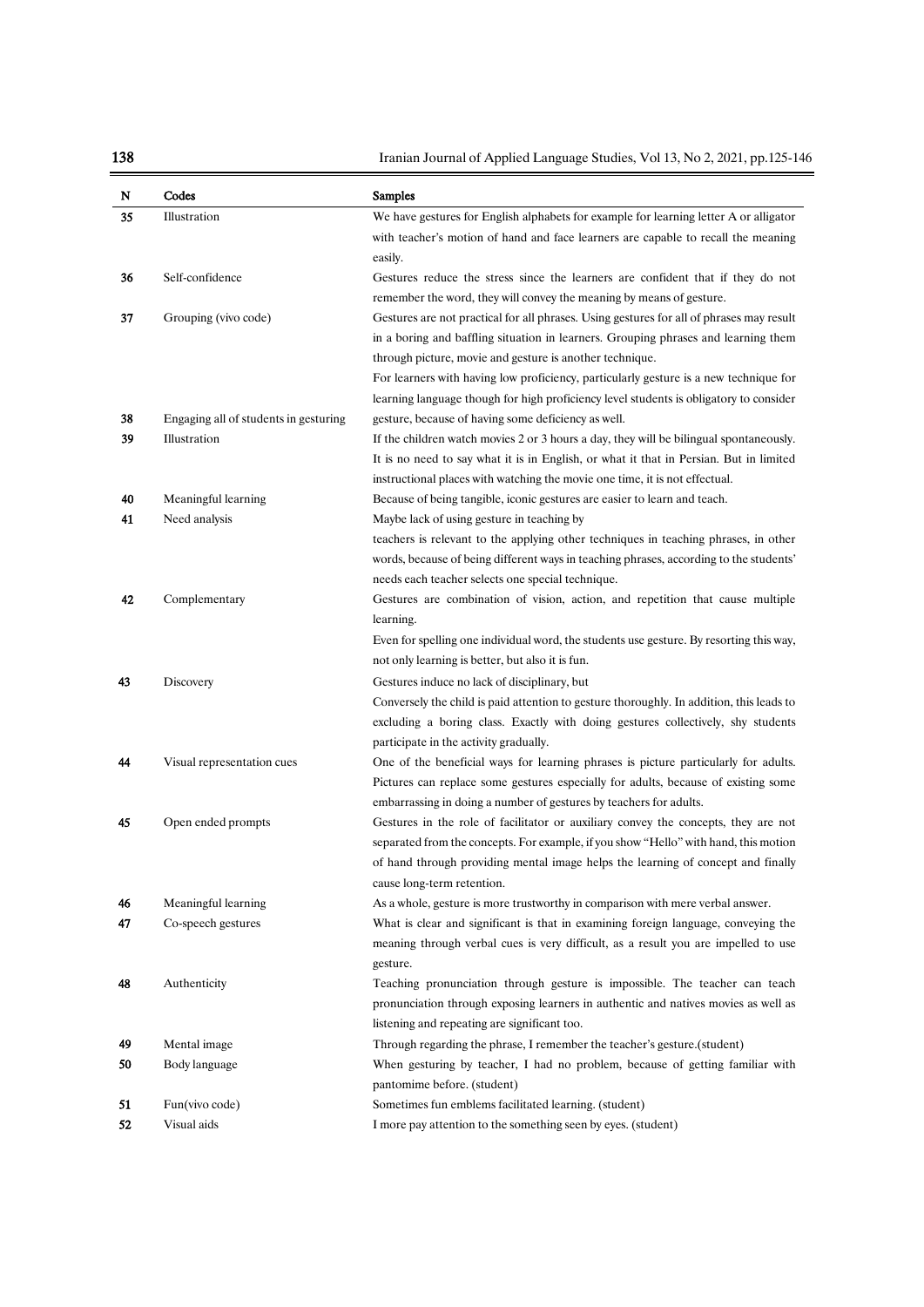Nowbaghi, Vosoughi / Teacher Gestures: An Action Research … <sup>139</sup>

| N  | Codes                  | <b>Samples</b>                                                                         |
|----|------------------------|----------------------------------------------------------------------------------------|
| 53 | Contradiction          | Body language makes long-term retention, but learning pronunciation applied            |
|    |                        | through traditional technique.(student)                                                |
| 54 | Additional information | Body language indirectly stimulate learning. (student)                                 |
| 55 | Complementary          | Body language intensified intimate student-teacher relationship. (student)             |
| 56 | Collaborative learning | Easy learning causes more fun activity, at last more intimate relationship. (student)  |
| 57 | Scaffolding            | Gestures along with repetition and practice especially for pronunciation make long-    |
|    |                        | term and short-term retention.                                                         |
| 58 | Engaging all students  | Teacher's gestures have positive impression either low proficiency or high proficiency |
|    |                        | learners.                                                                              |

According to the above table, the researchers utilized diverse terms in open coding stage to define and analyze some more general categories in the following phases. The researchers marked important sections and added descriptive names for the codes. In some parts, they used line-by-line coding. In the next stage, the researchers analyzed codes during the process of axial coding to find the similarities and grouped them into categories on their common properties based on Corbin and Strauss' models (2008).

According to the results of content analysis, the efficacy of the present method was examined from two standpoints. First, learning the meaning of idioms was facilitated. Secondly, by decreasing the length of remembering, retention of the taught idioms was extended. In keeping with psycholinguistic studies of linguistic metaphor, people's bodily experiences in action were thought to have direct linkage with the imagination and understanding of metaphorical actions (Gibbs, 2006). Moreover, according to Chui (2011), a conceptualization that is the speaker's focus of attention was clarified through outstanding, supplementary information provided by figurative gestures. Gallese and Lakoff (2005) referred to the likelihood of activation of certain motor regions of the brain that has parallel linkage with the main source of metaphoric concepts through observing metaphoric gestures. The results at this stage were in line with Tellier's study (2006), which also expressed that teachers use gestures in all processes of learning, teaching namely class management, students 'feedback, syntax, phonology and semantics.

Teachers were required to state their reasons for any hypothetical responses to the issues relevant to the effect of variability of gestures as well as their outcomes followed up by comparing this technique with other techniques. In order to get further data and extract any effects, the researchers did the content analysis of their responses to have a closer inspection of their views.

Based on the results, 64.7% of the respondents believed that gesture individually causes long-term retention. While only 28.57% of them stated gesture like other techniques requires repetition. About 7.14% of the teacher believed that the necessary prerequisite for deeper learning through gesture is the aspect of being joyful. In addition, about 7.14% of them considered only iconic and metaphoric gestures for long-term retention. In the first place, this could denote that gesture is a kind of visual aid that entails the teacher's natural movement, subconsciously engages learners in guessing and matching gestures, namely gesture alone entail repetition, if exerted skillfully by the teacher, all learners engaged and there is no extra need for repetition by the learners at home. It became evident that 58.8% of teachers according to their experiences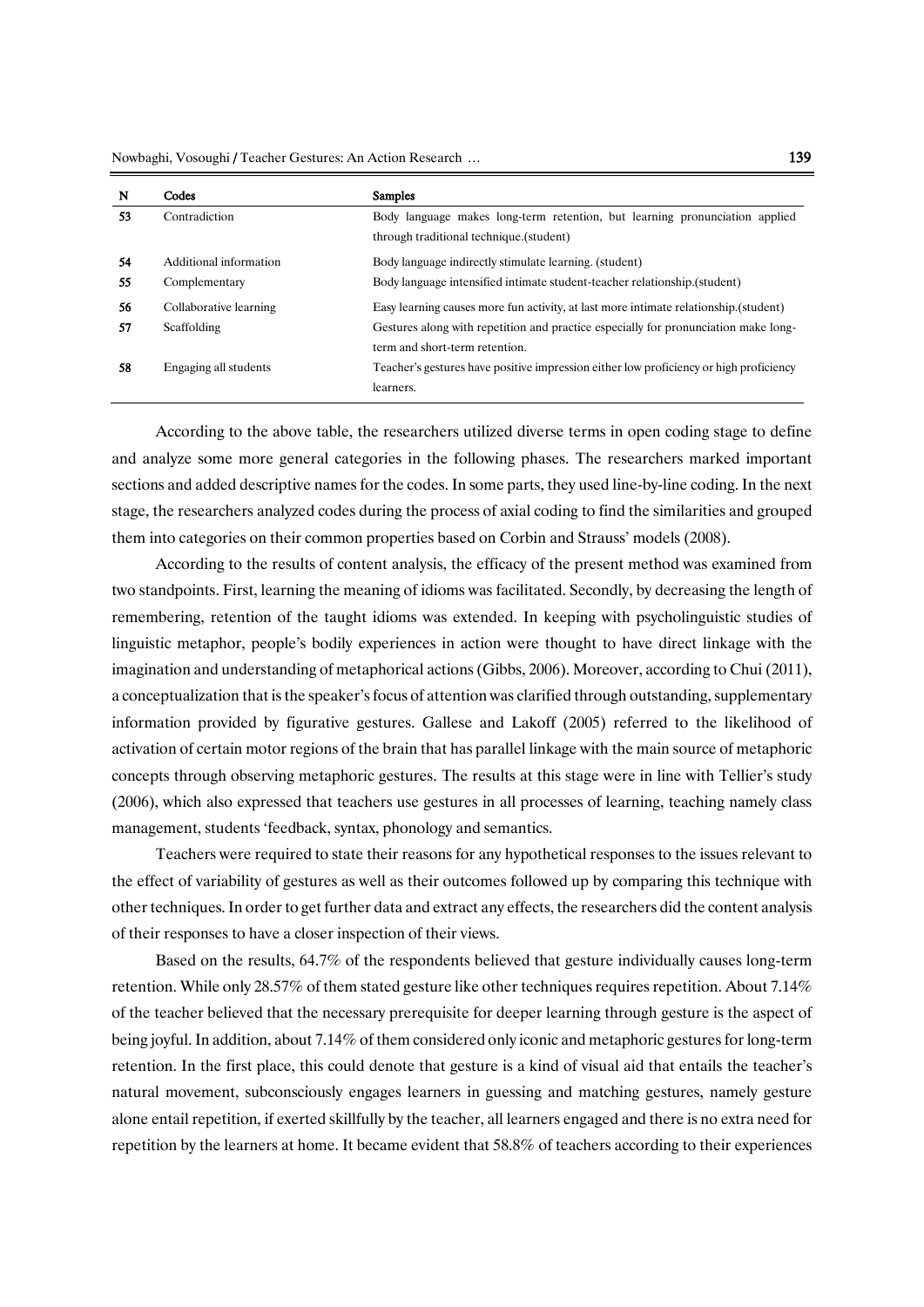stated that iconic gestures convey the meaning faster in comparison with other gestures, because of carrying concrete and tangible meaning, particularly for kids. However, 26.6% of them believed that it could depend only on the teacher and the innovations used by him/her. Likewise, 13.3% of them had an overall standpoint regarding being effective relative to other techniques. 60% of the teachers stated that most of the participants who had benefited from gestures were low-proficiency learners though only 29.4% of teachers claimed that either high or low proficiency profit from the gesture. Because gesturing is wasting the time since the teacher has no ability to transmit the majority of concepts in a specified time by gesture, most high proficiency learners are opposed to it unless they had a kinesthetic learning style or for comprehending abstract concepts obliged to learn by the gesture. Undeniably, this claim was emanated from experiences that some qualified teachers had already achieved. Because according to some research, the probability of utilizing gestures with the feature of enhancing the meaning of the verbal message and capability of communication in proficient learners is more prominent relative to deficient learners (Tammy, 2009).

All the teachers witnessed that gestures could provide a mental image in learners' minds. According to Pouw et al. (2014), "without physical gesture the internal spatial image becomes unstable and its activation is likely to decay" (p.7).

Clearly, 70.5 % of teachers confirmed that gesture has more efficacy relative to movies. Some of them stated that movie is not a suitable tool for early instruction of phrases. Some of them noticed learners' learning styles. Another group emphasized the high frequency of movies in the effect of the movie, and also referred to the complementary role of the movie besides gesture. Macedonia (2011) emphasized the recovery of enacted words relative to encoded words audio-visually in a superior way. Enacted words were also better retrieved than words encoded audio visually. Around 5.8% of teachers stated that movies and gestures have a mutual connection. By resorting to the movie, it could be inferred that the context of the phrases is learned by the movie. As the table displayed, 11.7% of teachers mentioned that movie is more efficient due to learning meaning and form simultaneously, but conversely, learning meaning and form by means of separated gestures concurrently, because of the time restrictions in the class was not seemingly feasible.

Admittedly, 64.7% of teachers asserted that learning pronunciation through gesture is possible.TZ13 mentioned that if teachers were aware of the places of pronunciation of sound inside the mouth and throat, learning pronunciation through beat gesture is possible. As another example, TN12 emphasized, "for individual letters, such as "s" doing body movement of snake along with sounds" is sufficient". In addition, 29.4 % of teachers opposed to the viewpoints of the first group.TM5 emphasized intuitive-imitative approach: Asking the students to listen to and imitate the rhythms and sounds of the target language with no explicit information.

### 4.2. Discussion

In this study, the main aim was to specify if gesture practices by a language teacher could help a group of female learners to practice long term retention of a set of forty-eight idiomatic expressions. The results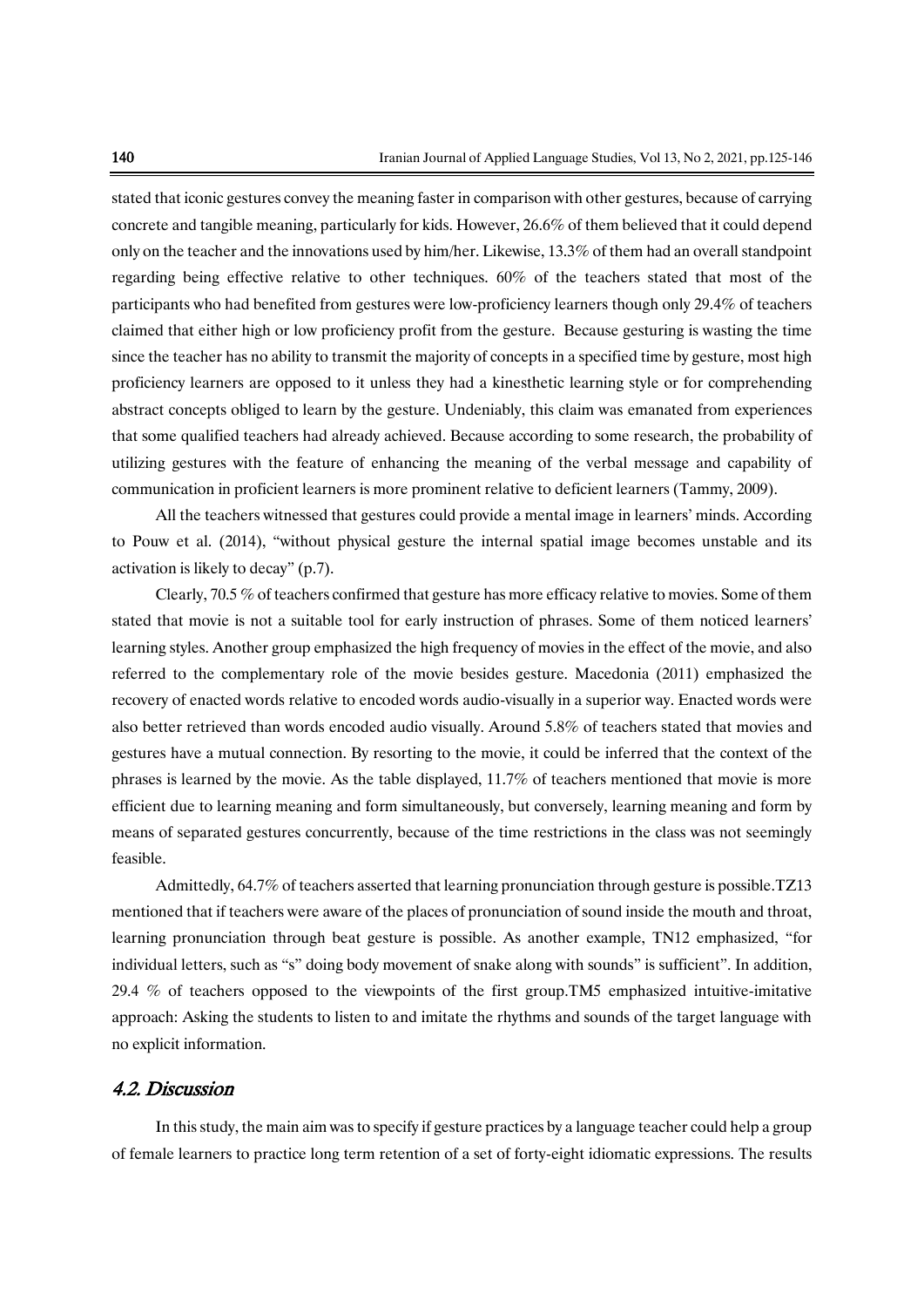in the first place proved long term retention of a set of idiomatic structures, which were then approved by subsequent results gained from teachers' and students' views.

The results in this study were in line with the findings of Knosch and Macedonia (2011), in which they proved that self-performed gestures produced better memory. In sentence production by participants, they also discovered a high frequency of words presented with gestures. In another study, Quinn-Allen (1995) found that stabilization of presented expressions acquired through the learning of emblematic gestures relevant to them over time. Furthermore, this research was consistent with the findings of Allen (1995) and Tellier (2008) that, exposure and imitation of teacher-researchers gestures caused the level of remembering better.

Nakatsukasa (2016) suggested that gestures are more beneficial for low proficiency learners as confirmed by the results in this study. But according to Oakhill et al. (2016), an acceptable interpretation of idiomatic phrases for higher aged and more proficient students is feasible.

This study had the aim as examining the semantic conglomeration of gestures in class contexts (concrete phrase, figurative phrase, concrete and figurative word and phrase). The results showed that participants' interpretations of representational and emblematic gestures were influenced by teacher's treatment, pragmatic, and phonology manipulation. Importantly, during the instruction of figurative phrases by metaphoric gesture, recipients gained information from some sources including the real world such as " have a heart of Gold" plus presumably other nonverbal communicative behaviours such as facial expressions Gulec and Temel (2015), self-performed gestures Engelkamp and Zimmer (1983), mimicking teacher's gestures Allen (1995) and Tellier (2008) and common ground with a communication partner (Clark, 1996). Interpretation of figurative phrases exerted by metaphoric gestures influenced by mentioned factors mutually constrained each other. For the first research question, unsurprisingly, participants rated longterm retention of figurative phrases in the process of delayed post-test. Another issue can be the word length.

With investigation of the effects of iconic and arbitrary gestures on learning of novel labels for objects in 3-to-5- year-old, findings of Luke and Ritterfeld (2014) showed higher efficacy of both types of gestures relative to traditional techniques in children. Through administering immediate and delayed free stimulate tests for both age groups, the high availability of action phrases either in both age groups or in both tests was illustrated by researchers (Spranger et al., 2008). The concreteness of items has straight linkage with memorability, actually standard of performance all tests proved that among nouns, verbs, abstract nouns and adverbs, nouns were memorized best, and verbs and abstract nouns had a medium rank and adverbs ranked last (Macedonia, 2011). Moreover, gestures promoted verbal memory for concrete words and phrases and verbal items in a foreign language.

Multimodality is a suitable way for the perception of enacted words by the brain in foreign language training (Calvert et al., 2000; Calvert et al., 2004). In contrast, because of longer word stretches in concrete phrases, the outcomes substantially were different, as well as incongruent with the previous research. In other words, in line with the same perspective, Engelkamp and Zimmer practically proved that when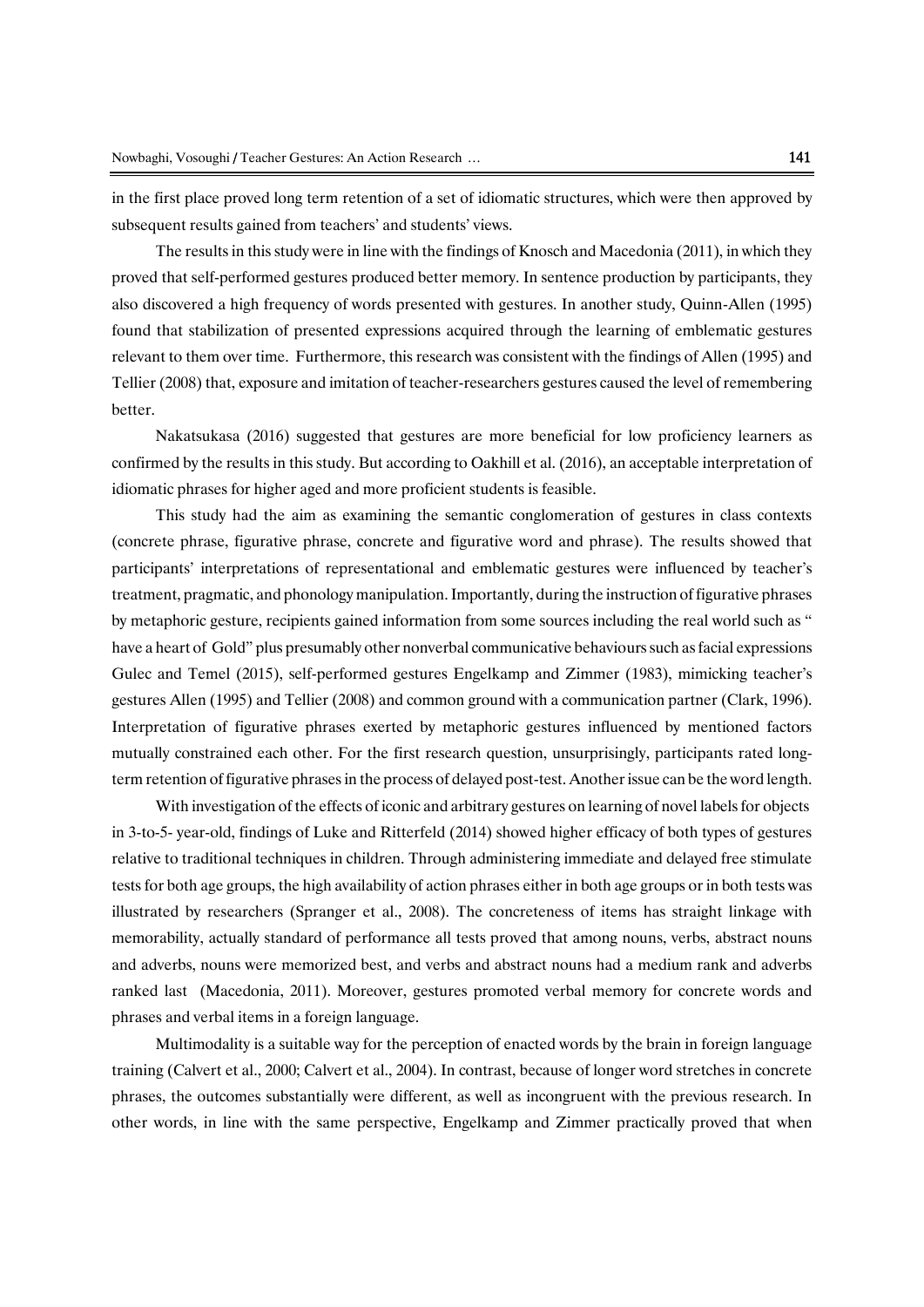participants were exposed to performed action words by teachers and by themselves in that case, learning vocabulary items happens skillfully (Engelkamp & Zimmer, 1983).

Still, one should not be ignorant of other effects while using gestures. As Gulec and Temel (2015e) asserted, the teacher's soft tone of voice, his/her smiling face and being strenuous attracts learners' interest. But according to Oakhill et al., (2016), an acceptable interpretation of idiomatic phrases for higher aged and more proficient students is feasible.

Another issue can be the word length. In the process of the present study delayed-posttests, the learners were randomly matched together and along with one of the ninth-grade high proficiency learners, as a result, led to a high-frequency rate in the delayed-posttest. Additionally, abstract phrases had pragmatic meanings that enhanced the efficacy of the teacher's gestures. Furthermore, the length of some words had a reverse bond with recall, with long words being remembered later than short ones. In iconic phrases, this induced difficult learning, because it was so persuasive that word length might have influenced on recall (Baddeley, 2003; Baddely et al., 1975). Moreover, as Henry (1991) mentioned, long words are more phonologically complex than short words and take up "more space in the output buffer".

# 5. Conclusion and Implications

To cut a long story short, the present study like other similar researches inevitably suffers from some limitations such as time, participants and resources. The first limitation was relevant to the special situation of society that suffered from the Covid 19 emergency situation and entailed a lack of access to more participants in more language institutes and schools. Another point is that the researchers had no chance to examine the effect of the teacher's arbitrary and non-arbitrary on male junior high school learners. Finally, although practical examination of the speed of representational gestures in transmitting the message was not convenient and depended upon many causes, it did not diminish the importance of the study and paid away for future research. A pertinent suggestion for prospective researchers is finding fun figurative phrases exerted with metaphoric gestures and concrete phrases done with iconic gestures and comparing them in terms of conveying the meaning in younger or older ages with low proficiency levels. Likewise, comparing short abstract words exerted with metaphoric gestures and lengthy concrete words done with iconic gestures can be another suitable case for future researchers to examine whether features of diverse phrases or words may also influence the efficacy of teacher's gestures. Notably, this technique might diminish all dilemmas that students encountered in traditional techniques such as (anxiety, heavy burden, short-term retention teacher-based, and lack of cooperation).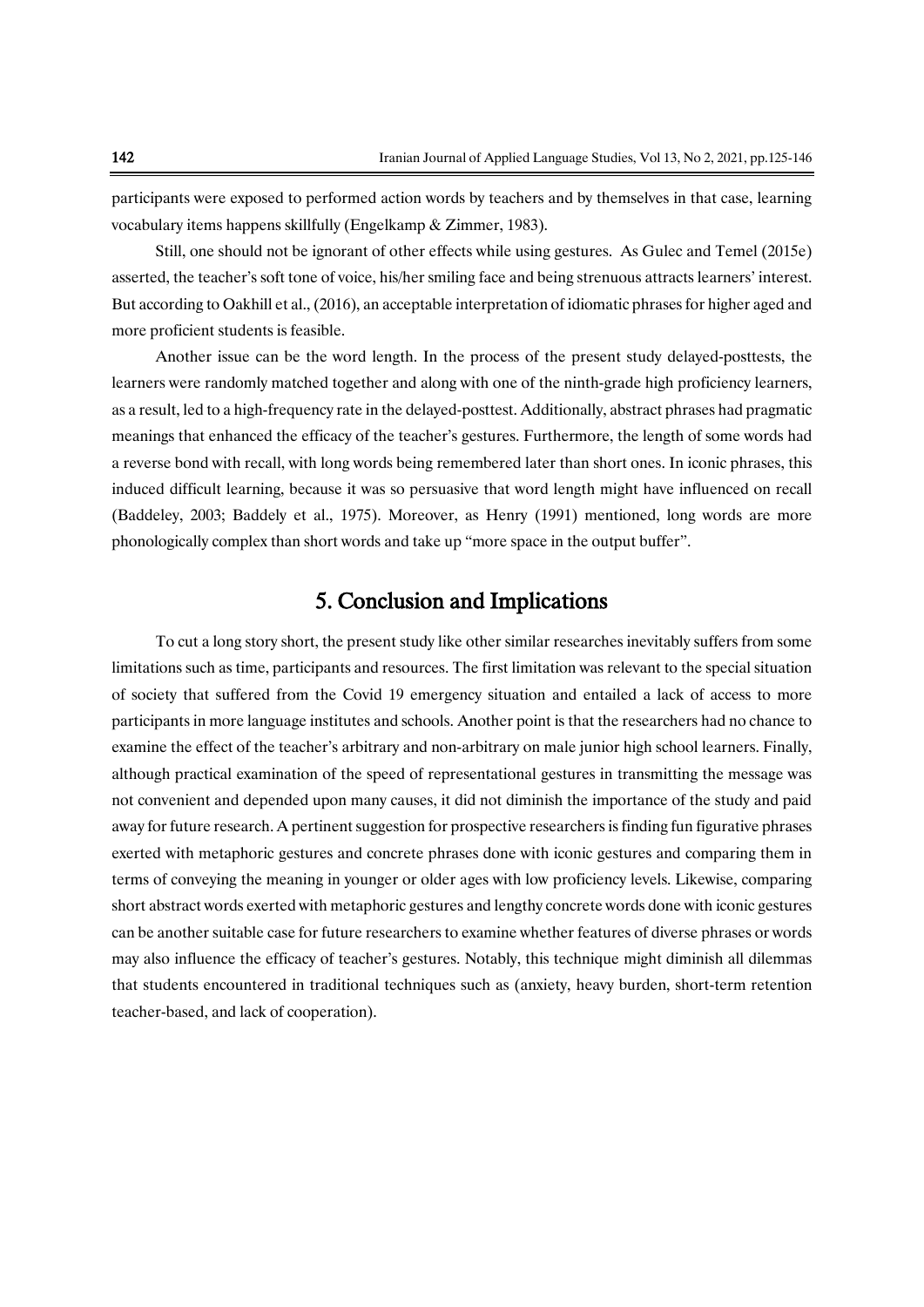# References

- Adelson-Goldstein, J., & Shapiro, N. (2015). Oxford picture Dictionary English-Thai edition: Bilingual dictionary for Thai-speaking teenage and adult students of English. Oxford University Press.
- Alibali, M.W. Kita, S., & Young, A. J. (2000). Gesture and The process of speech production: We think, therefor we Gesture. Language and Cognitive Processes, 15,593-613.
- Alibali, M. W., Nathan, M. J., Eolfgram, M. S., Church, R. B., Jacobs, S. A., Jihnson Martinez, C.,.….Knuth, E.J.(2014). How teachers link ideas in mathematics instruction using speech and Gesture: A corpus analysis Cognition and Instruction, 32(1), 65-100, [https://doi.org/1001080/.7370008,2013.858161](http://doi.org/1001080/.7370008,2013.858161)
- Allen, L. Q. (1995). The effects of emblematic features on the development and access of mental representations of French expressions. Modern Language Journal, 79, 521-529.
- Baddeley, A. (2003). New data: Old pitfalls. Behavioral and Brain Sciences, <sup>26</sup>(6), 709-777.
- Benson, M., Benson, E., & IIson, R. (2009a). The BBI Combinatory Dictionary of English. John Benjamins.
- Bull, P.E. (1987). Posture and Gesture. Pergamon Press.
- Calvert, G. A., Campbell, R., & Brammer, M. J. (2000). Evidence from functional magnetic resonance imaging of crossmodal binding in the human heteromodal cortex. Current Biology, 10, 649-657.
- Calvert, G. A., Spence, C., & Stein, B. E. (2004). The handbook of multisensory processes. MIT Press.
- Cartmill, E. A., Demir, Ö. E., & Goldin-Meadow, S. (2012). Studying Gesture in Erica Hoff (Ed), Research Methods in Child: A Practical Guide (208-223).
- Chu, M., Meyer, A., Foulkes, L., & Kita, S. (2014). Individual differences in frequency and saliency of speechaccompanying gestures: The role of cognitive abilities and empathy. Journal of Experimental Psychology, <sup>143</sup>(2), 694-7090.
- Chui, K. (2011). Conceptual metaphors in gesture. Cognitive Linguistics, <sup>22</sup>(3), 437-458.
- Clissett, P. (2008). Evaluating qualitative research. Journal of Orthopaedic nursing, <sup>12</sup>(2), 99-105.
- Corbin, J., & Strauss, A. (2008). Basics of qualitative research: Techniques and procedures for developing grounded theory (3rd ed.). SAGE.
- Demir, C. (2017). Lexical collocations in English: A Comparative study of native and Non- native Scholars of English. Journal of Language and Linguistic Studies, 13(1), 75-87.
- Drisko, J. W., & Maschi, T. (2016). Content analysis. Pocket guides to social work research. Oxford university press.
- Ekman, P., & Friesen, W. V. (1969a). The repertoire of nonverbal behavior: Categories, origins, and coding. Semiotica, 1, 49-98.
- Engelkamp, J., & Zimmer, H. D. (1983). Zum Einflu–S von Wahrnehmen und Tun auf das Behalten von Verb– Objekt-Phrasen [The influence of perception and performance on the recall of verb-object phrases]. Sprache & Kognition, 2(2), 117–127.
- Gibbs, R. W., Nayak, N. P., & Cutting, C. (1989). How to kick the bucket and not decompose: Analyzability and idiom processing. Journal of Memory and Language, 28(5), 576–593.
- Gibbs, Jr., & Raymond W. (2006). Embodied simulation in metaphor interpretation. *Mind and Language 21*, 434-458.
- Goldin-Meadow, S. (1999). The role of gesture in communication and thinking. Trends in Cognition Sciences, 3, 419–429.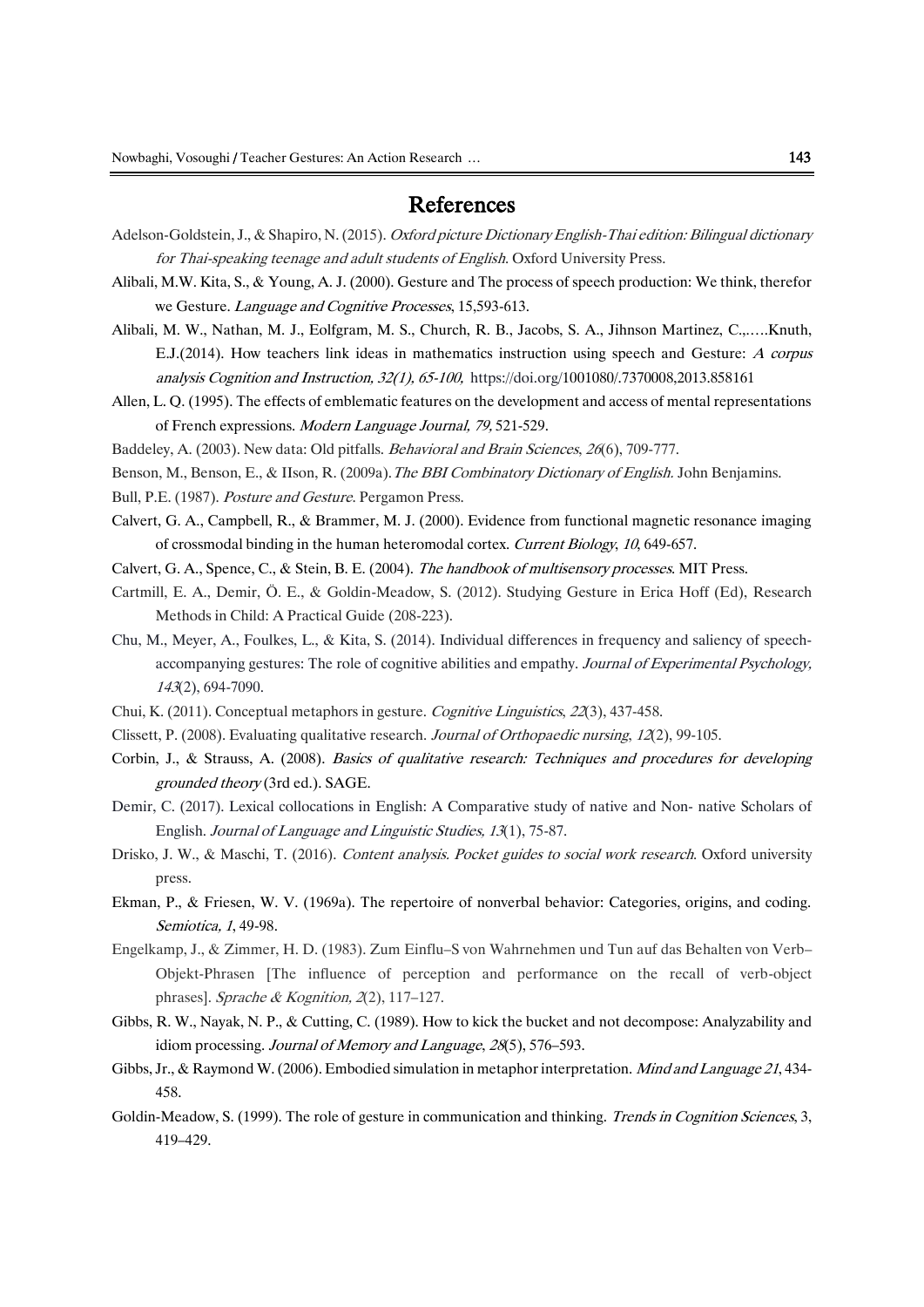Goldin-Meadow, S. (2003). Hearing gesture: How our hands help us think. Belknap: Cambridge, MA.

- Goldin-Meadow, S., & Wagner, S. M. (2005). How our hands help us learn. Trends in Cognitive Science 9, 234-241.
- Goldin- Meadow, S., So, W.C., Ozyurek, A., & My lander, C. (2008). The natural order of events: how speakers of dofferent languages represent events nonverbally. Proceedings of the National Academy of Science, <sup>105</sup>(27), 9163-9168.
- Goldin-Meadow, S. (2009). How gesture promotes learning throughout childhood. Child Development Perspectives, 3, 106-111.
- Goldin-Meadow, S., Levine, S. L., Zinchenko, E., Yip, T. K.-Y., Hemani, N., & Factor, L. (2012). Doing gesture promotes learning a mental transformation task better than seeing gesture. Developmental Science, 15, 876–884.
- Gulec, S., & Temel, H. (2015). Body language using skills of teacher candidates from Departments of Mathematics Education and Social Studies Education. Procedia-Social and Behavioral Sciences, <sup>186</sup>, 161- 168.
- Gullberg, M., & Kendon, A. (2006b). Some reasons for studying Gesture and second language acquisition, Psycholinguistics IRAL, 44(2006), 103-124.
- Hall, Edward T. (1968). Proxemics. Current Anthropology <sup>9</sup>, 83-108.
- Henry, L. A. (1991). The effects of word length and phonemic similarity in young children's short-term memory. The Quarterly Journal of Experimental Psychology, 43(1), 35-52.
- Hostetter, A. B., & Potthoff, A.L. (2012). Effects of Personality and social situation on representational gesture production. Gesture 12, 62-83.
- Johnston, T., & Ferrara, L. (2012). Lexicalization in signed languages: When is an idiom not an idiom. In Selected papers from UK-CLA meetings (Vol. 1, pp. 229-248). United Kingdom Cognitive Linguistics Association.
- Huang, X., Kim, N., & Christianson, K. (2019). Gesture and vocabulary learning in a second language. *Language* Learning, <sup>69</sup>(1), 177-197.
- Khabiri, M., & Masoumpanah, Z. (2012). The comparative effect of using idioms in conversation and paragraph writing on EFL learners' idiom learning. Iranian Journal of Applied Language Studies, 4(1), 59-80.
- Kendon, A. (2004). Gesture. Visible Action as Utterance. Cambridge University Press.
- Kendon, A., & Gullberg, M. (2006). Some reasons for studying Gesture and second language acquisition, Psycholinguistics IRAL 44(1), 103-124.
- Guba, E. G., & Lincoln, Y. S. (1985). Naturalistic inquiry. Thousand Oaks, CA: SagePublications.
- L€uke, C., & Ritterfeld, U. (2014). The influence of iconic and arbitrary gestures on novel word learning in children with and without SLI. Gesture, 14(2), 204–225.
- Macedonia, M., & Knösche, T. R. (2011a). Body in mind: How gestures empower foreign language learning. Mind, Brain, and Education, 5(4), 196-211.
- Macedonia, M., & Knösche, T. R. (2011b). Body in mind: How gestures empower foreign language learning. *Mind, Brain, and Education, 5*(4), 196-211.
- Malmir, A., & Parhizkari, N. (2021). The effect of definition, fill-in-the-blank, and sentence writing exercises on the acquisition, retention, and production of lexical vs. grammatical collocations. Journal of Teaching Language Skills, 40(1), 33-82.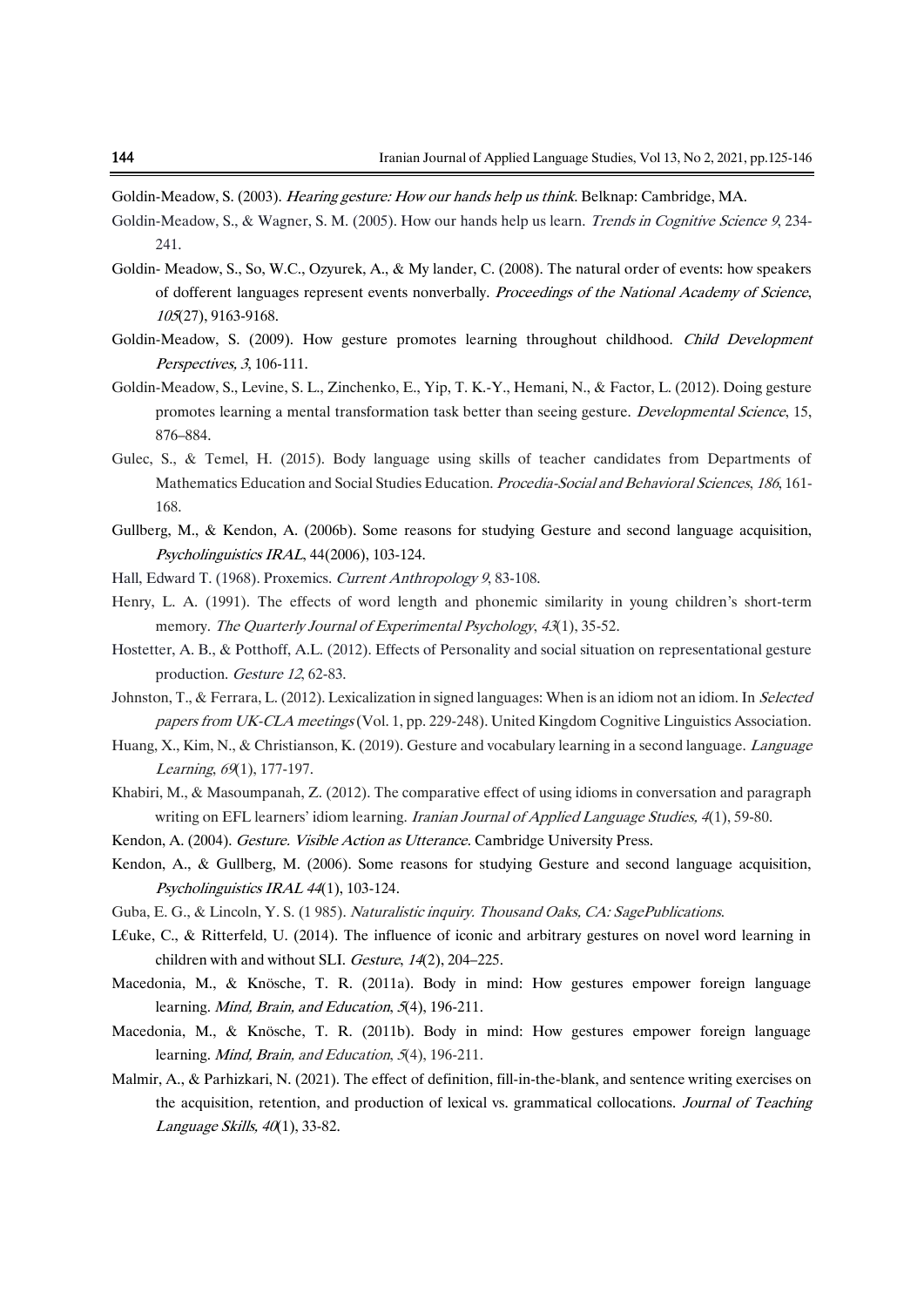- Malmir A., & Taji, N. (2021). The interplay of action, context, and linguistic vs. non-linguistic resources in L2 pragmatic performance: The case of requests and refusals. *Language Related Research (LRR), 12*(3), 215-253.
- McNeill, D. (1992). Hand and Mind: What gestures reveal about thought. University of Chicago Press.
- McNeill, D. (2005). Gesture and Thought. University of Chicago Press.
- Nakatsukasa, K. (2016). Efficacy of recasts and gestures on the acquisition of locative prepositions. *Studies in* Second Language Acquisition, <sup>38</sup>(4), 771-799.
- Nicoladis, E., Nagpal, J., Marentette, P. (2019). Gesture frequency is linked to story-telling style: Evidence from bilinguals. Language and Cognition (2019), Page 1 of 24. https://doi.org/10.1017/Langcog.
- Oakhill, J., Cain, K., & Nesi, B. (2016). Understanding of idiomatic expressions in context in skilled and lessskilled comprehenders: Online processing and interpretation. Scientific Studies of Reading, 20(2), 124-139.
- O'Carroll, S., Nicoladis, E., and Smithson, L. (2015).The effect of extraversion on communication: Evident from an interlocutor visibility manipulation. Speech Communication, 69, 1-8.
- O'Dell, F., & McCarthy, M. (2010). English idioms in use advanced with answers. Cambridge University Press.
- Patton, M. Q. (2015). Enhancing the quality and credibility of qualitative studies. In Qualitative Research  $\&$ Evaluation Methods (chapter 9), 942-943. Sage Publication.
- Pouw, W. T. J. L., de Nooijer, J. A., van Gog, T., Zeaan, R. A., & Pass, F. (2014). Toward a more embedded/extended perspective on the cognitive function of gestures. Frontiers in Psychology, 5, 359. [https://doi.org/10.3389/fpsyg.2014.00359.](https://doi.org/10.3389/fpsyg.2014.00359)
- Richland, L.E., Zur, O., & Holyoak, K. J. (2007). Cognative supports for analogies in the Mathematics classroom. Science, 316 (5828), 1128-1129.
- Riekehof, L. L. (1988). The Joy of signing. Ear and Hearing, <sup>9</sup>(4), 227.
- Quinn-Allen, L. Q. (1995). The effects of emblematic gestures on the development and access of mental representations of French expressions. The Modern Language Journal, 79, 521–529.
- Saliminejad. P., Karimkhanlooei. G. (2018). A study on the type and frequency of unacceptable collocations in the English-Persian translations of Hemingway's Masterpiece: For whom the Bell Tolls. Journal of Language and Cultural Education, <sup>6</sup>(3), 1339-4584
- Scherr, R. E. (2008). Gesture analysis for Physics education researchers. Physical Review Special Topics Physics Education Research, <sup>4</sup>(1), 1-14.
- Shooshtari. Z., & Karami, N. (2013). Lexical collocation instruction and its impact on iranian non-academic EFL learners' speaking ability. Journal of Language Teaching and Research, <sup>4</sup> (4), 767-776.
- Sim, C. (2006). Preparing for professional experiences incorporating pre‐service teachers as 'communities of practice'. Teaching and Teacher Education, 22, 77-83.
- Smithson, L., & Nicoladis, E. (2013). Verbal memory resources predict iconic gesture use among monolinguals and bilinguals. Bilingualism: Language and Cognitive, 16(4), 934-944.
- Demir, Ö. E., & Goldin-Meadow, S. (2010). When speech is ambiguous gesture steps in: Sensitivity to discoursepragmatic principles in early childhood. Applied Psycholinguistics, 31, 209–224
- Soozandehfar, S. M. A. (2017a). Semiotic mediums of meaning-making in oral reproduction course in TEFL. Research in English Language Pedagogy, <sup>5</sup>(1), 1-16